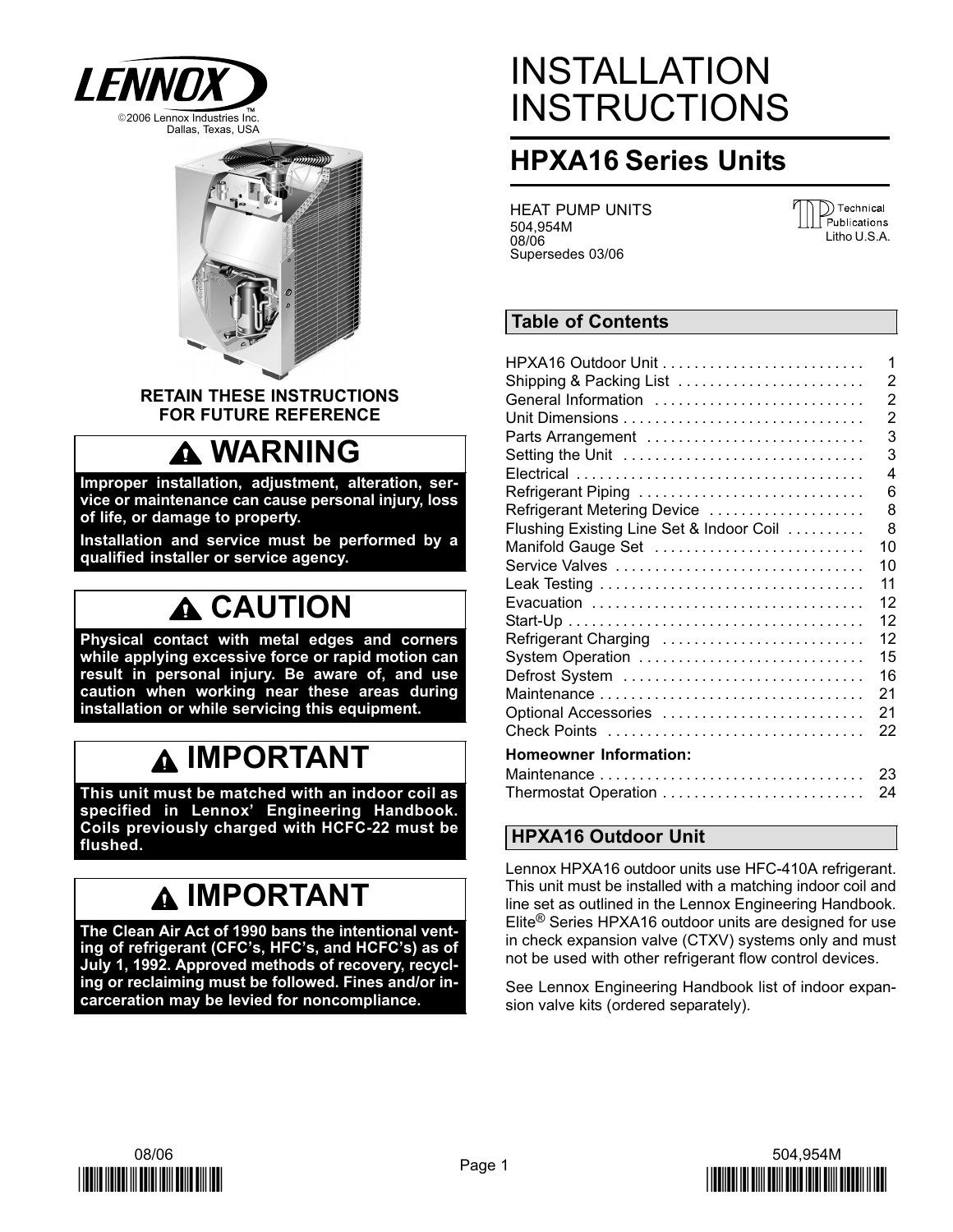### <span id="page-1-0"></span>Shipping and Packing List

Check unit for shipping damage. Consult last carrier immediately if damage is found.

- 1 − Assembled HPXA16 outdoor unit
- 2 − Grommets (for liquid and vapor lines)

### General Information

When servicing or repairing HVAC components, ensure the fasteners are appropriately tightened. Table 1 shows torque values for fasteners.

#### Table 1

| <b>Torque Requirements</b>        |                 |              |  |  |  |  |
|-----------------------------------|-----------------|--------------|--|--|--|--|
| Part<br><b>Recommended Torque</b> |                 |              |  |  |  |  |
| Service valve cap                 | $8$ ft. - lb.   | <b>11 NM</b> |  |  |  |  |
| Sheet metal screws                | $16$ in $-$ lb. | 2 NM         |  |  |  |  |
| Machine screws #10                | 28 in - lb.     | 3 NM         |  |  |  |  |
| Compressor bolts                  | 90 in .- lb.    | <b>10 NM</b> |  |  |  |  |
| Gauge port seal cap               | $8$ ft. - lb.   | 11 NM        |  |  |  |  |

### Unit Dimensions − inches (mm)

| Model            |               | в            | C            |
|------------------|---------------|--------------|--------------|
| HPXA16-024, -036 | 30-7/8 (784)  | 12-3/4 (324) | 17-1/4 (438) |
| HPXA16-048, -060 | 44-7/8 (1140) | 14-1/4 (362) | 18-3/4 (476) |

These instructions are intended as a general guide and do not supersede local codes in any way. Consult authorities who have jurisdiction before installation.

### **A WARNING**

This product and/or the indoor unit it is matched with may contain fiberglass wool.

Disturbing the insulation during installation, maintenance, or repair will expose you to fiberglass wool dust. Breathing this may cause lung cancer. (Fiberglass wool is known to the State of California to cause cancer.)

Fiberglass wool may also cause respiratory, skin, and eye irritation.

To reduce exposure to this substance or for further information, consult material safety data sheets available from address shown below, or contact your supervisor.

> Lennox Industries Inc. P.O. Box 799900 Dallas, TX 75379−9900



2 (51)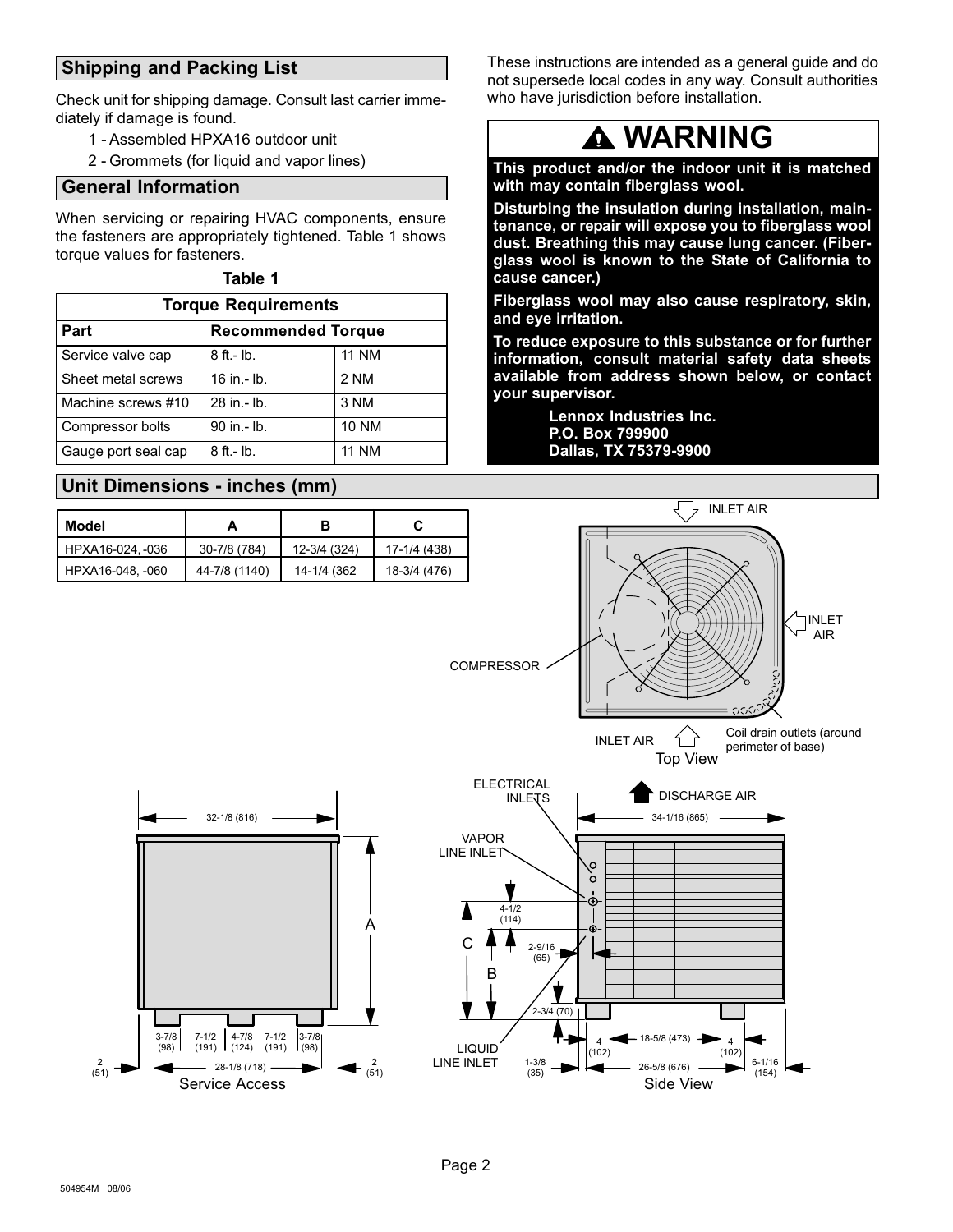<span id="page-2-0"></span>

Figure 1

Setting the Unit

### **A CAUTION**

In order to avoid injury, take proper precaution when lifting heavy objects.

These units operate under a wide range of weather conditions; therefore, several factors must be considered when positioning the outdoor unit. The unit must be positioned to give adequate clearances for sufficient airflow and servicing. Refer to figure 2 for installation clearances.

- 1. Place a sound−absorbing material, such as Isomode, under the unit if it will be installed in a location or position that will transmit sound or vibration to the living area or adjacent buildings.
- 2. Mount unit high enough above ground or roof to allow adequate drainage of defrost water and prevent ice build−up.
- 3. In heavy snow areas, do not locate unit where drifting will occur. The unit base should be elevated above the depth of average snows.

NOTE − Elevation of the unit may be accomplished by constructing a frame using suitable materials. If a support frame is constructed, it must not block drain holes in unit base.



tained in front of the service access panel. Clearance to one side must be 36" (914 mm). Clearance to one of the remaining two sides may be 12" (305 mm) and the final side may be 6" (152 mm).

NOTE − A clearance of 24" (610 mm) must be maintained between two units.

NOTE − 48" (1219 mm) clearance required on top of unit. Maximum soffit overhang is 36" (914 mm).

### Figure 2

- 4. When installed in areas where low ambient temperatures exist, locate unit so winter prevailing winds do not blow directly into outdoor coil.
- 5. Locate unit away from overhanging roof lines which would allow water or ice to drop on, or in front of, coil or into unit.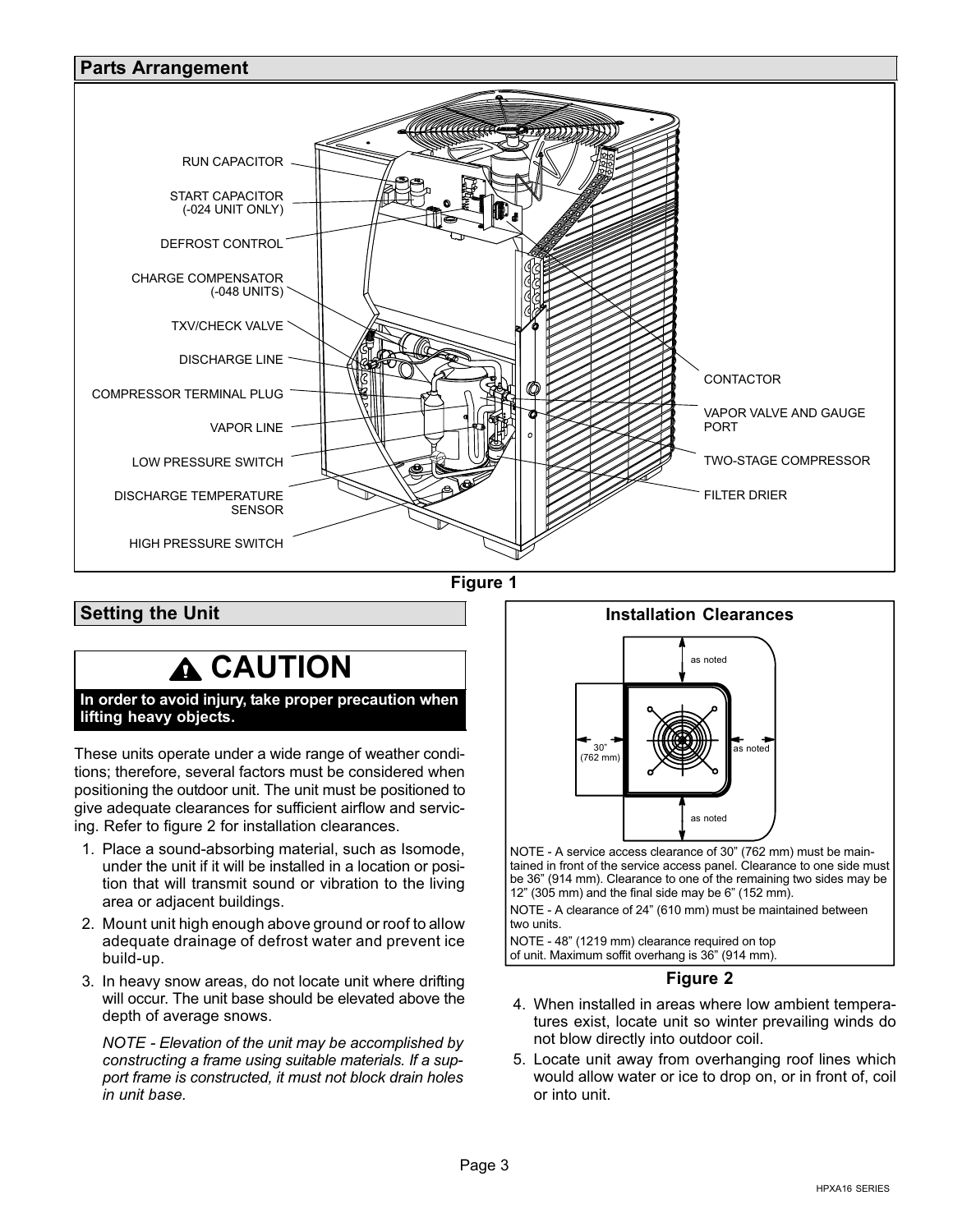### <span id="page-3-0"></span>Slab Mounting

When installing unit at grade level, top of slab should be high enough above the grade so that water from higher ground will not collect around unit. See figure 3. Slab should have a slope tolerance away from the building of 2 degrees or 2 inches per 5 feet (51 mm per 1.5 m). This will prevent ice build−up under unit during a defrost cycle. Refer to roof mounting section for barrier construction if unit must face prevailing winter winds.



Figure 3

### Roof Mounting

Install the unit a minimum of 6 inches (152 mm) above the roof surface to avoid ice build−up around the unit. Locate the unit above a load bearing wall or area of the roof that can adequately support the unit. Consult local codes for rooftop applications.

If unit coil cannot be mounted away from prevailing winter winds, a wind barrier should be constructed. See figure 4. Size barrier at least the same height and width as outdoor unit. Mount barrier 24 inches (610 mm) from the sides of the unit in the direction of prevailing winds.



### Electrical

In the U.S.A., wiring must conform with current local codes and the current National Electric Code (NEC). In Canada, wiring must conform with current local codes and the current Canadian Electrical Code (CEC).

Refer to the furnace or blower coil installation instructions for additional wiring application diagrams and refer to unit nameplate for minimum circuit ampacity and maximum overcurrent protection size.



- 1. Install line voltage power supply to unit from a properly sized disconnect switch.
- 2. Ground unit at unit disconnect switch or to an earth ground.

NOTE − Connect conduit to the unit using a proper conduit fitting. Units are approved for use only with copper conductors. Refer to figure 5 for high voltage field wiring diagram. A complete unit wiring diagram is located on the back side of the unit's access panel.



Figure 5

NOTE − For proper voltages, select thermostat wire gauge per the following chart:

| Wire run length        | AWG# | Insulation type          |
|------------------------|------|--------------------------|
| less than $100'$ (30m) | 18   | color-coded, temperature |
| more than 100' (30m)   | 16   | rating 35°C minimum      |

- 3. Install room thermostat (ordered separately) on an inside wall approximately in the center of the conditioned area and 5 feet (1.5 m) from the floor. It should not be installed on an outside wall or where it can be effected by sunlight, drafts or vibrations.
- 4. Install low voltage wiring from outdoor to indoor unit and from thermostat to indoor unit. See figures [6](#page-4-0) through [8](#page-4-0).

NOTE − 24V, Class II circuit connections are made in the low voltage junction box.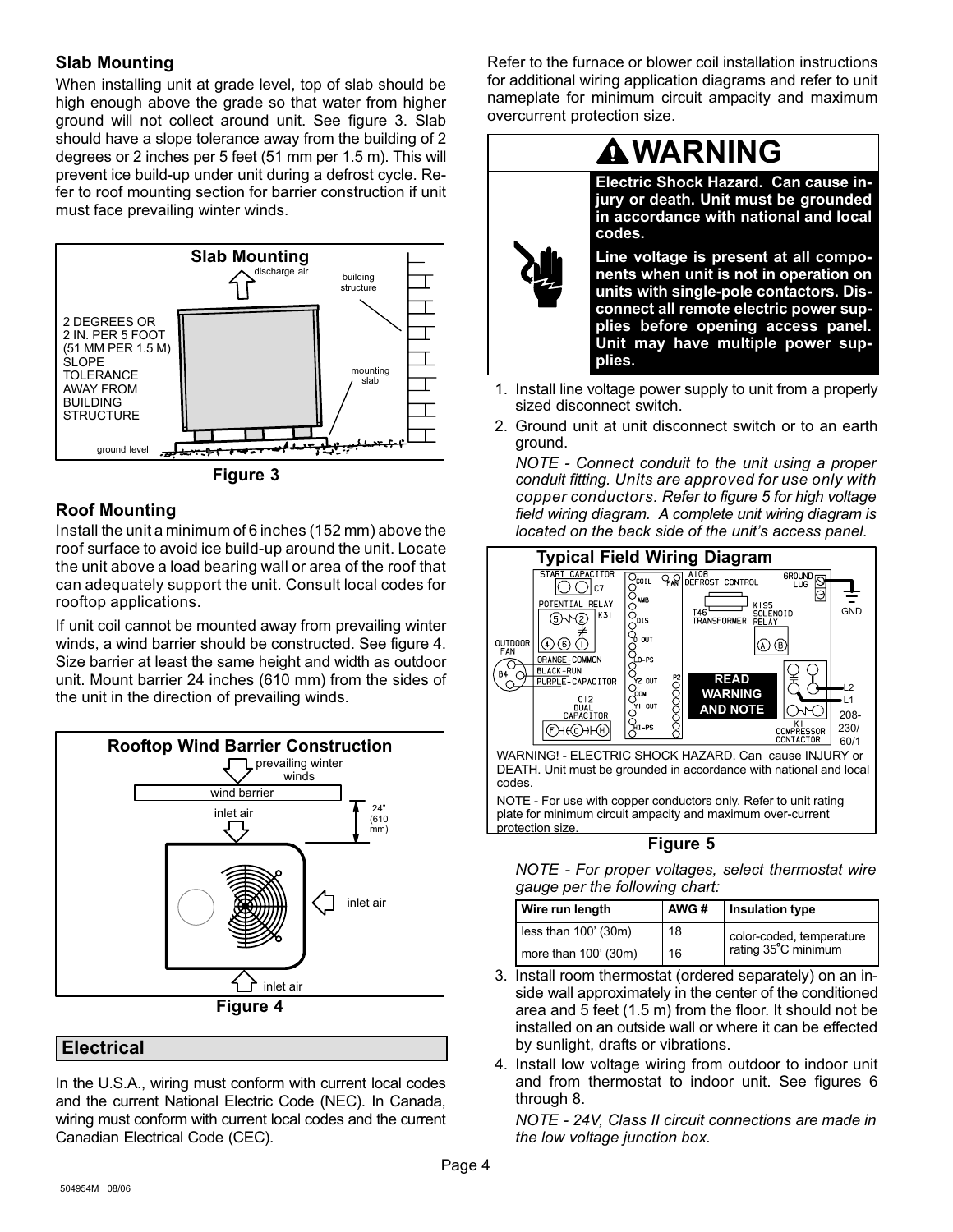<span id="page-4-0"></span>

Figure 8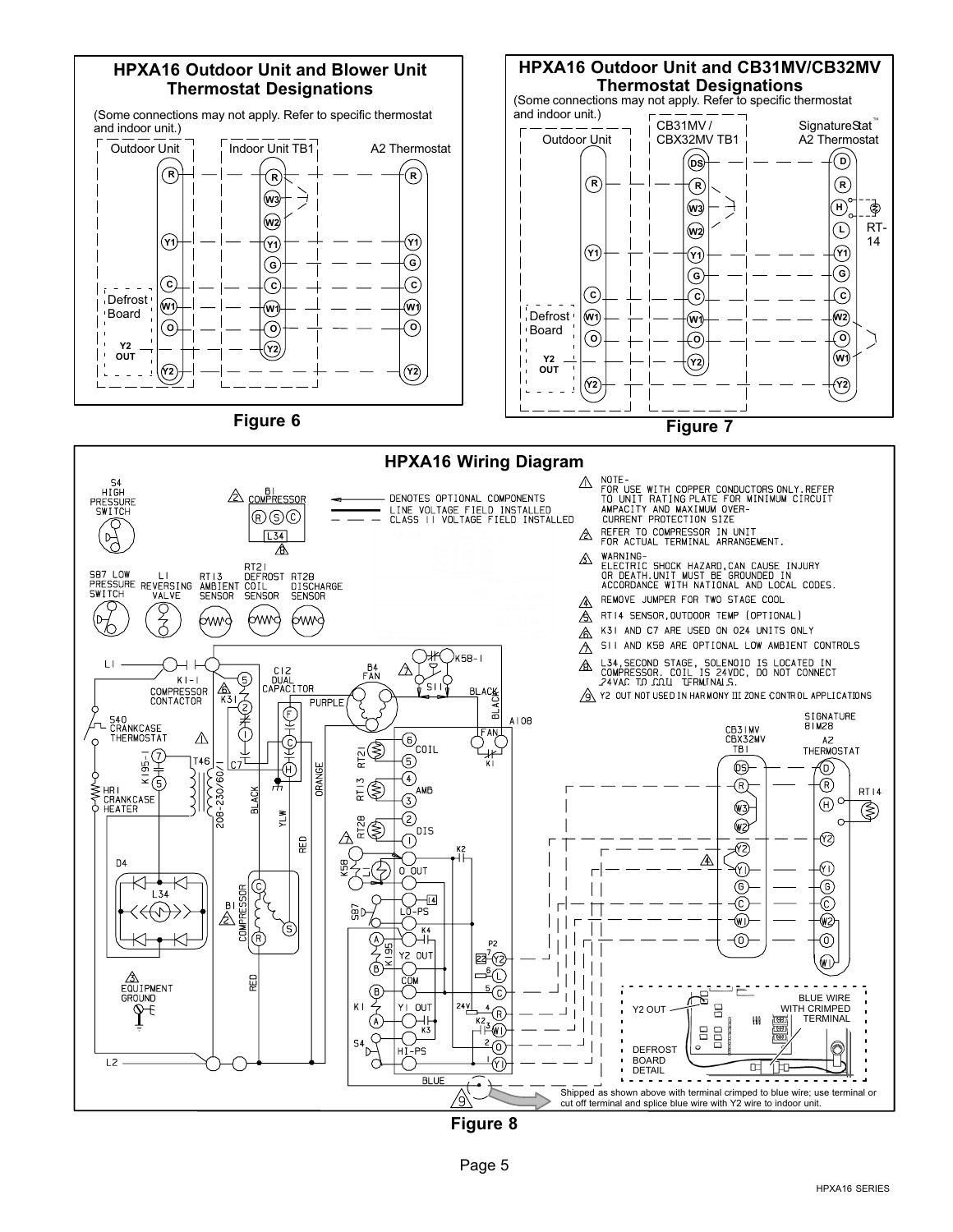### <span id="page-5-0"></span>Refrigerant Piping

If the HPXA16 unit is being installed with a new indoor coil and line set, the refrigerant connections should be made as outlined in this section. If an existing line set and/or indoor coil is going to be used to complete the HPXA16 system, refer to the following section which includes flushing procedures.

Field refrigerant piping consists of liquid and vapor lines from the outdoor unit (sweat connections) to the indoor coil (flare or sweat connections). Use Lennox L15 (sweat, nonflare) series line sets as shown in table 2 or use field-fabricated refrigerant lines. Valve sizes are also listed in table 2.

#### Refrigerant Connections − HPXA16 Matched with New Indoor Coil and Line Set

If an existing indoor coil which was equipped with an RFCI metering device is being replaced, the liquid line must also be replaced prior to the installation of the HPXA16 unit.

Table 2

|                                    | <b>Refrigerant Line Sets</b>   |                               |                                |                               |                                                            |  |  |  |
|------------------------------------|--------------------------------|-------------------------------|--------------------------------|-------------------------------|------------------------------------------------------------|--|--|--|
| <b>Field</b><br><b>Connections</b> |                                |                               |                                |                               | <b>Recommended Line Set</b>                                |  |  |  |
| Mod-<br>el                         | Liquid<br>Line                 | Vapor<br>Line                 | Liquid<br>Line                 | Vapor<br>Line                 | L15<br><b>Line Sets</b>                                    |  |  |  |
| $-024$<br>$-036$<br>$-048$         | $3/8$ in.<br>$(10 \text{ mm})$ | $7/8$ in<br>$(22 \text{ mm})$ | $3/8$ in.<br>$(10 \text{ mm})$ | $7/8$ in<br>$(22 \text{ mm})$ | L <sub>15</sub> -65<br>15 ft. - 50 ft.<br>$(4.6 m - 15 m)$ |  |  |  |
| $-060$                             | $3/8$ in.<br>(10 mm)           | $1-1/8$ in.<br>$(29$ mm $)$   | $3/8$ in.<br>$(10 \text{ mm})$ | $1-1/8$ in.<br>(29 mm)        | Field<br>Fabricated                                        |  |  |  |

NOTE − Units are designed for line sets of up to fifty feet (15m).

### Installing Refrigerant Line

Pay close attention to line set isolation during installation of any heat pump or a/c system. When properly isolated from building structures (walls, ceilings. floors), the refrigerant lines will not create unnecessary vibration and subsequent noises. Also, consider the following when placing and installing a high−efficiency outdoor unit:

1. Placement-Be aware some localities are adopting sound ordinances based on how noisy the unit is at the neighbors' home, not at the original installation. Install the unit as far as possible from the property line. When possible, do not install the unit directly outside a bedroom window. Glass has a very high level of sound transmission. Figure 9 shows how to place the outdoor unit and line set.



Figure 9

2. Line Set Isolation-The following illustrations demonstrate procedures which ensure proper refrigerant line set isolation. Figure 10 shows how to make a transition from horizontal to vertical. Figure [11](#page-6-0) shows how to install line sets on vertical runs. Figure [12](#page-6-0) shows how to install line sets on horizontal runs.

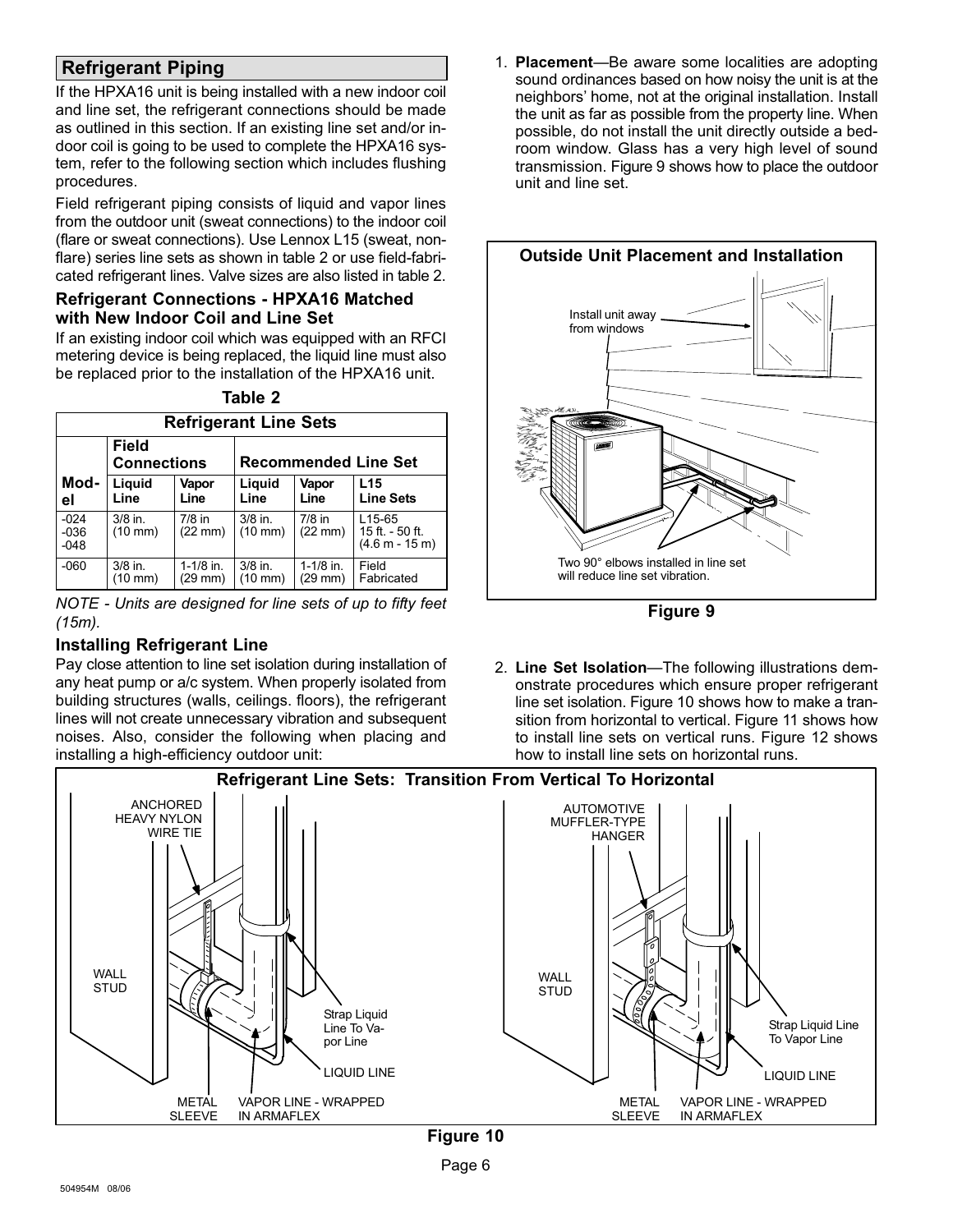<span id="page-6-0"></span>

Figure 12

TAPE OR WIRE TIE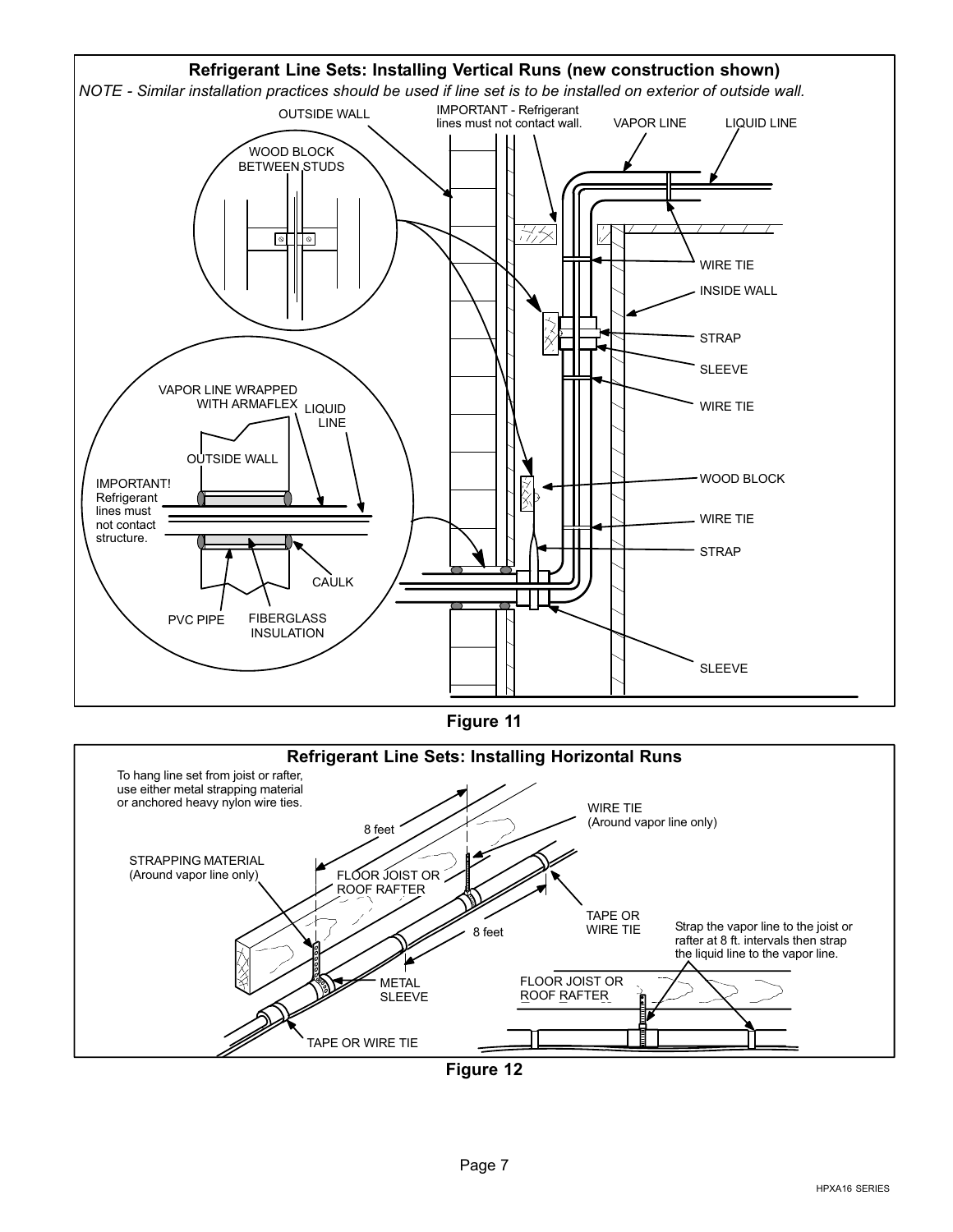### <span id="page-7-0"></span>Isolation Grommets

Locate the provided isolation grommets. Use a knife to slit the webbing on each grommet. Slide larger grommet onto vapor line and smaller grommet onto liquid line. Insert grommets into mullion to isolate refrigerant lines from sheet metal edges.

### WARNING

Polyol ester (POE) oils used with HFC−410A refrigerant absorb moisture very quickly. It is very important that the refrigerant system be kept closed as much as possible. DO NOT remove line set caps or service valve stub caps until you are ready to make connections.

### Brazing Connection Procedure

- 1. The end of the refrigerant line must be cut square and its internal shape must remain round. The line must be free of nicks or dents and must be deburred (I.D. and O.D.)
- 2. Before making line set connections, use dry nitrogen to purge the refrigerant piping. This will help to prevent oxidation and the introduction of moisture into the system.
- 3. Use silver alloy brazing rods (5 or 6 percent *minimum* silver alloy for copper−to−copper brazing or 45 percent silver alloy for copper−to−brass or copper−to−steel brazing). Wrap a wet cloth around the valve body and the copper tube stub. Remove light maroon washers from service valves and shield light maroon stickers in order to protect them during brazing. Braze the line set to the service valve.
- 4. Quench the joint with water or a wet cloth to prevent heat damage to the valve core and opening port.

NOTE − The tube end must stay bottomed in the fitting during final assembly to ensure proper seating, sealing and rigidity.

### Refrigerant Metering Device

HPXA16 units may be used in check expansion valve (CTXV) systems only. See indoor coil installation instructions and the Lennox engineering handbook for approved HFC-410A TXV match-ups and application information. NOTE − HFC−410A systems will not operate properly with an HCFC−22 valve.

#### Check Expansion Valve Systems

Check expansion valves equipped with either Chatleff or flare−type fittings are available from Lennox. Refer to the Engineering Handbook for applicable expansion valves for use with specific match-ups.

If you install a check expansion valve with an indoor coil that includes a fixed orifice, remove the orifice before the check expansion valve is installed. See figure 13 for installation of the check expansion valve.



Figure 13

### IMPORTANT

Failure to remove a fixed orifice when installing an expansion valve on the indoor coil will result in improper operation and damage to the system.

### Flushing Existing Line Set & Indoor Coil

NOTE − If the indoor unit line and set are new, skip this section and go on to the Manifold Gauge Set section.

# **AWARNING**

Danger of fire. Bleeding the refrigerant charge from only the high side may result in the low side shell and suction tubing being pressurized. Application of a brazing torch while pressurized may result in ignition of the refrigerant and oil mixture − check the high and low pressures before unbrazing.

### A IMPORTANT

If this unit is being matched with an approved line set or indoor coil which was previously charged with HCFC−22 refrigerant, or if it is being matched with a coil which was manufactured before January of 1999, the coil and line set must be flushed prior to installation. Take care to empty all existing traps.

Polyol ester (POE) oils are used in Lennox units charged with HFC−410A refrigerant. Residual mineral oil can act as an insulator, preventing proper heat transfer. It can also clog the check expansion valve, reducing system performance and capacity.

Failure to properly flush the system per the instructions below will void the warranty.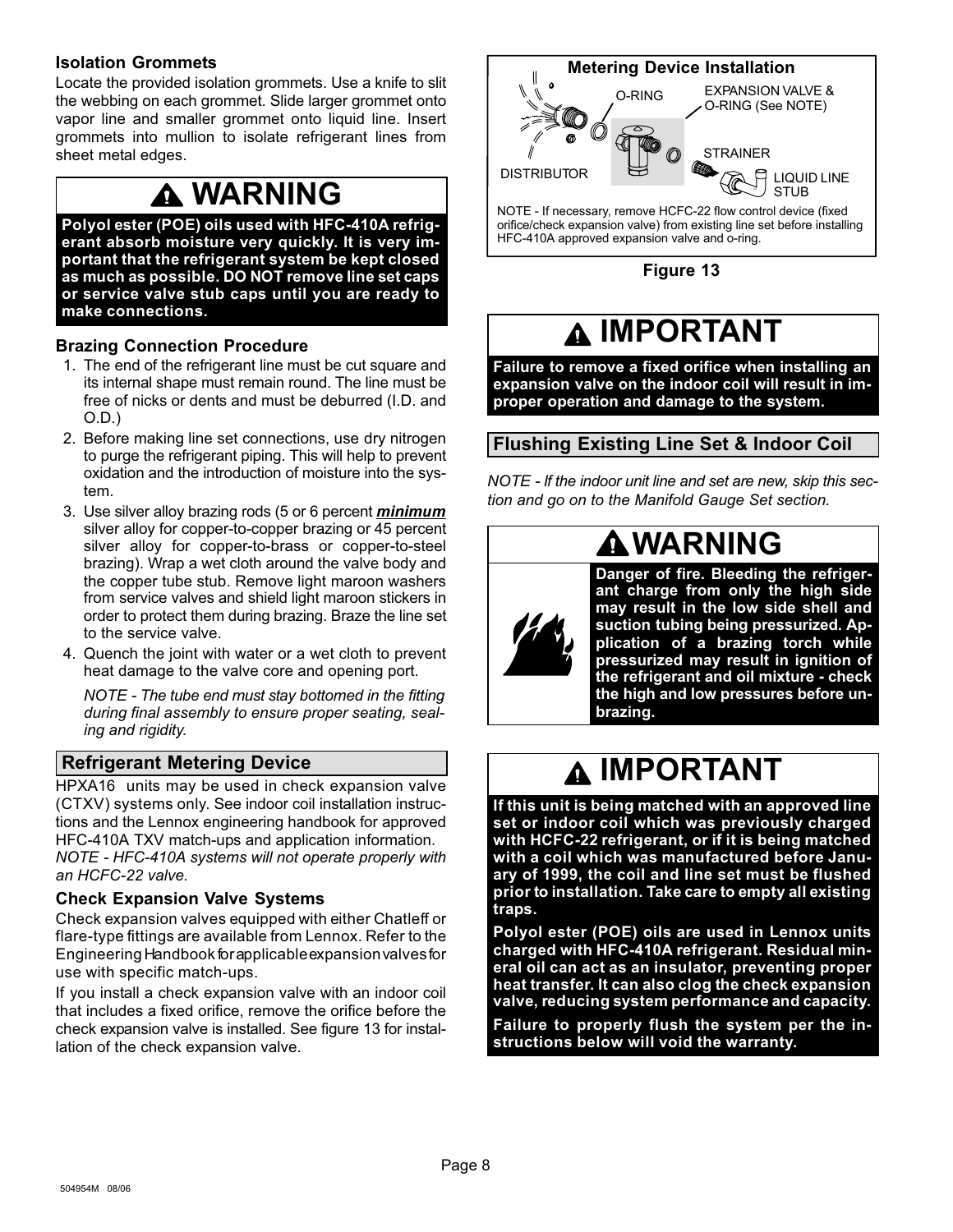### IMPORTANT

The Environmental Protection Agency prohibits the intentional venting of HFC refrigerants during maintenance, service, repair and disposal of appliance. Approved methods of recovery, recycling or reclaiming must be followed.

### **A** CAUTION

This procedure should not be performed on systems which contain contaminants (Example: compressor burn out).

### Required Equipment

You will need the following equipment in order to flush the existing line set and indoor coil: two clean HCFC−22 recovery bottles, an oilless recovery machine with a pump down feature, and two sets of gauges (one for use with HCFC−22 and one for use with the HFC−410A).

#### Flushing Procedure

1. Remove existing HCFC−22 refrigerant using the appropriate procedure below.

If the existing outdoor unit is not equipped with shut−off valves, or if the unit is not operational AND you plan to use the existing HCFC−22 refrigerant to flush the system −

- Disconnect all power to the existing outdoor unit.
- Connect to the existing unit, a clean recovery cylinder and the recovery machine according to the instructions provided with the recovery machine.
- Remove all HCFC-22 refrigerant from the existing system. Check gauges after shutdown to confirm that the entire system is completely void of refrigerant.
- Disconnect the liquid and vapor lines from the existing outdoor unit.

#### If the existing outdoor unit is equipped with manual shut−off valves AND you plan to use NEW HCFC−22 refrigerant to flush the system −

- Start the existing HCFC−22 system in the cooling mode and close the liquid line valve.
- Pump all of the existing HCFC−22 refrigerant back into the outdoor unit. (It may be necessary to bypass the low pressure switches to ensure complete refrigerant evacuation.)
- When the low side system pressures reach 0 psig, close the vapor line valve.
- Disconnect all power to the existing outdoor unit. Check gauges after shutdown to confirm that the valves are not allowing refrigerant to flow back into the low side of the system.
- Disconnect the liquid and vapor lines from the existing outdoor unit.
- 2. Remove the existing outdoor unit. Set the new HFC−410A unit and follow the brazing connection procedure (see page [8](#page-7-0)) to make line set connections. DO NOT install metering device at this time.
- 3. Make low voltage and line voltage connections to the new outdoor unit. DO NOT turn on power to the unit or open the outdoor unit service valves at this time.

### IMPORTANT

The line set and indoor coil must be flushed with at least the same amount of clean refrigerant that previously charged the system. Check the charge in the flushing cylinder before proceeding.

4. Remove the existing refrigerant flow control orifice or thermal expansion/check valve before continuing with flushing procedures. The existing devices are not approved for use with HFC−410A refrigerant and may prevent proper flushing. Use a field−provided fitting to reconnect the lines.

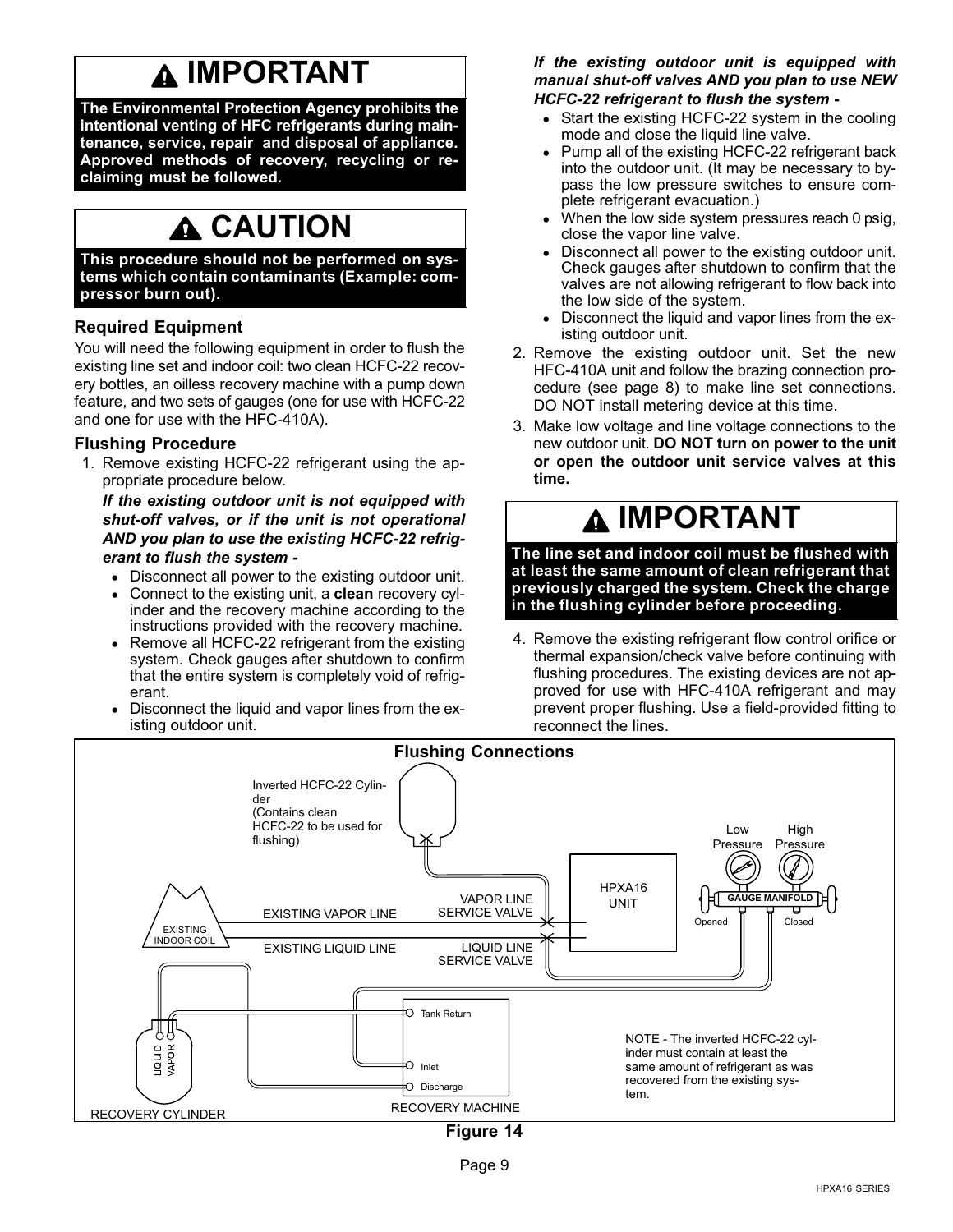- <span id="page-9-0"></span>5. Remove the pressure tap valve cores from the HPXA16 unit's service valves. Connect an HCFC−22 cylinder with clean refrigerant to the vapor service valve. Connect the HCFC−22 gauge set to the liquid line valve and connect a recovery machine with an empty recovery tank to the gauge set.
- 6. Set the recovery machine for liquid recovery and start the recovery machine. Open the gauge set valves to allow the recovery machine to pull a vacuum on the existing system line set and indoor coil.
- 7. Invert the cylinder of clean HCFC−22 and open its valve to allow liquid refrigerant to flow into the system through the vapor line valve. Allow the refrigerant to pass from the cylinder and through the line set and the indoor coil before it enters the recovery machine.
- 8. After all of the liquid refrigerant has been recovered, switch the recovery machine to vapor recovery so that all of the HCFC−22 vapor is recovered.

NOTE − A single system flush should remove all of the mineral oil from the existing refrigerant lines and indoor coil. A second flushing may be done (using clean refrigerant) if insufficient amounts of mineral oil were removed during the first flush. Each time the system is flushed, you must allow the recovery machine to pull a vacuum on the system at the end of the procedure.

- 9. Close the valve on the inverted HCFC-22 drum and the gauge set valves. Pump the remaining refrigerant out of the recovery machine and turn the machine off.
- 10. Use dry nitrogen to break the vacuum on the refrigerant lines and indoor coil before removing the recovery machine, gauges and HCFC−22 refrigerant drum. Reinstall pressure tap valve cores into HPXA16 service valves.
- 11. Install the provided check expansion valve (approved for use with HFC−410A refrigerant) in the liquid line at the indoor coil.

### Manifold Gauge Set

Manifold gauge sets used with systems charged with HFC−410A refrigerant must be capable of handling the higher system operating pressures. The gauges should be rated for use with pressures of 0 − 800 on the high side and a low side of 30" vacuum to 250 psi with dampened speed to 500 psi. Gauge hoses must be rated for use at up to 800 psi of pressure with a 4000 psi burst rating.

#### Service Valves

The liquid line and vapor line service valves (figures 15 and 16) and gauge ports are used for leak testing, evacuating, charging, and checking charge. See table for torque requirements.



Figure 15



Figure 16

Each valve is equipped with a service port which has a factory−installed Schrader valve. A service port cap protects the Schrader valve from contamination and serves as the primary leak seal.

Page 10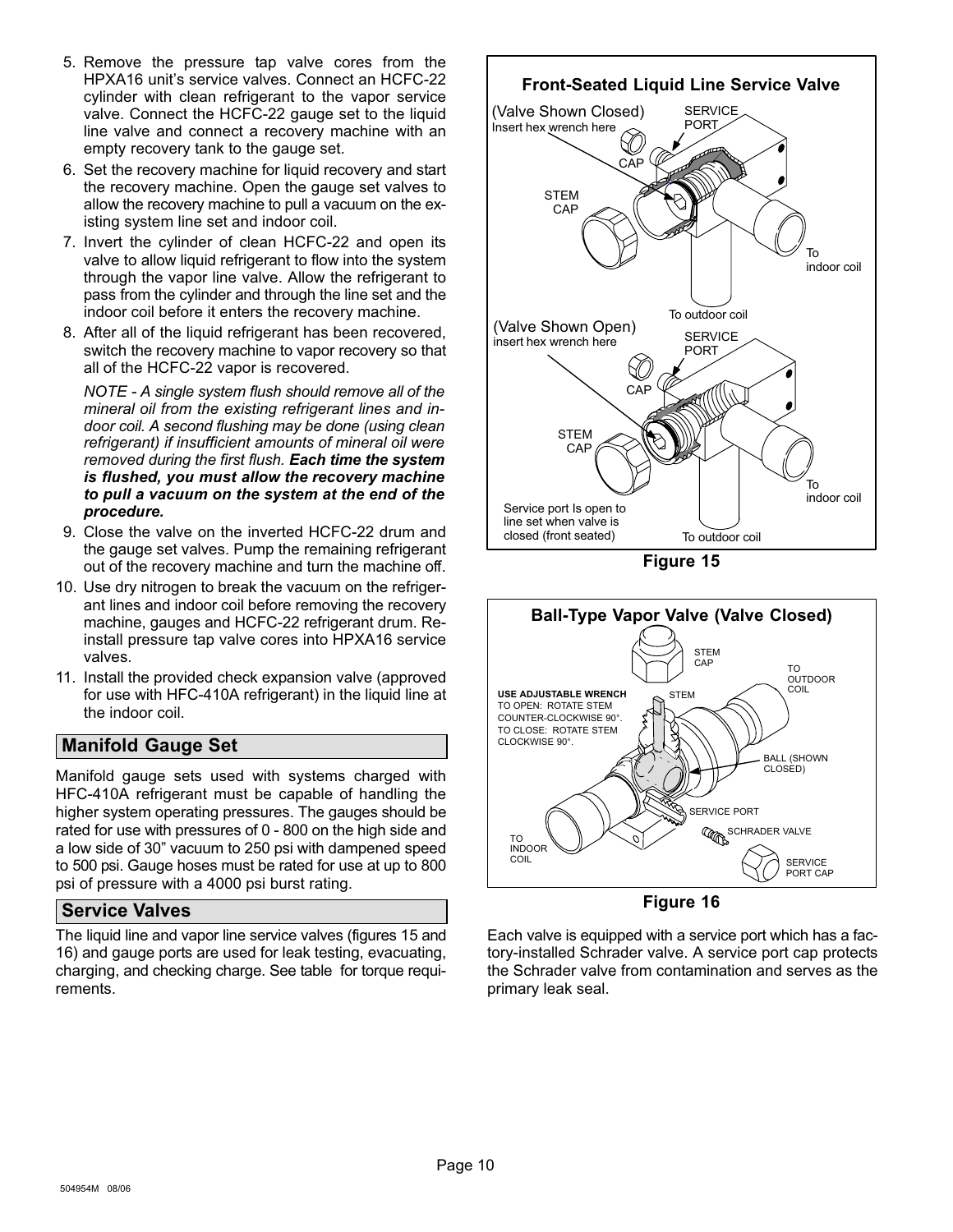### **A IMPORTANT**

<span id="page-10-0"></span>Service valves are closed to the outdoor unit and open to line set connections. Do not open until refrigerant lines have been leak tested and evacuated. All precautions should be exercised in keeping the system free from dirt, moisture and air.

### To Access Schrader Port:

- 1. Remove service port cap with an adjustable wrench.
- 2. Connect gauge to the service port.
- 3. When testing is completed, replace service port cap. Replace the stem cap. Tighten finger tight; then torque per table [1](#page-1-0) ([Page 2](#page-1-0)).

### To Open Front-Seated Service Valves:

- 1. Remove stem cap with an adjustable wrench.
- 2. Use a service wrench with a hex−head extension (3/16" for liquid-line valve sizes; 5/16" for vapor-line valve sizes) to back the stem out counterclockwise as far as it will go.
- 3. Replace the stem cap. Tighten finger tight; then torque per table [1 \(Page 2\)](#page-1-0).

### To Close Front-Seated Service Valves:

- 1. Remove the stem cap with an adjustable wrench.
- 2. Use a service wrench with a hex−head extension (3/16" for liquid-line valve sizes; 5/16" for vapor-line valve sizes) to turn the stem clockwise to seat the valve. Tighten it firmly.
- 3. Replace the stem cap. Tighten finger tight; then torque per table [1 \(Page 2\)](#page-1-0).

### Ball-Type Service Valve (Vapor Line)

Ball-type service valves function the same way as the other valves; the difference is in the construction. These valves are not rebuildable. If a valve has failed, you must replace it. A ball valve is illustrated in figure [16](#page-9-0).

The ball valve is equipped with a service port with a factory− installed Schrader valve. A service port cap protects the Schrader valve from contamination and assures a leak− free seal.

### Leak Testing

After the line set has been connected to the indoor and outdoor units, the line set connections and indoor unit must be checked for leaks.

### WARNING

#### Refrigerant can be harmful if it is inhaled. Refrigerant must be used and recovered responsibly.

Failure to follow this warning may result in personal injury or death.

### WARNING

Fire, Explosion and Personal Safety Hazard.

Failure to follow this warning could result in damage, personal injury or death.

Never use oxygen to pressurize or purge refrigeration lines. Oxygen, when exposed to a spark or open flame, can cause damage by fire and/ or an explosion, that could result in personal injury or death.



When using a high pressure gas such as dry nitrogen to pressurize a refrigeration or air conditioning system, use a regulator that can control the pressure down to 1 or 2 psig (6.9 to 13.8 kPa).

### Using an Electronic Leak Detector

1. Connect a cylinder of HFC−410A to the center port of the manifold gauge set.

WARNING

- 2. With both manifold valves closed, open the valve on the HFC−410A cylinder (vapor only).
- 3. Open the high pressure side of the manifold to allow the HFC−410A into the line set and indoor unit. Weigh in a trace amount of HFC−410A . [A trace amount is a maximum of 2 ounces (57 g) or 3 pounds (31 kPa) pressure.] Close the valve on the HFC−410A cylinder and the valve on the high pressure side of the manifold gauge set. Disconnect the HFC−410A cylinder.
- 4. Connect a cylinder of dry nitrogen with a pressure regulating valve to the center port of the manifold gauge set.
- 5. Connect the manifold gauge set high pressure hose to the vapor valve service port. (Normally, the high pressure hose is connected to the liquid line port; however, connecting it to the vapor port better protects the manifold gauge set from high pressure damage.)
- 6. Adjust the dry nitrogen pressure to 150 psig (1034 kPa). Open the valve on the high side of the manifold gauge set which will pressurize line set and indoor unit.
- 7. After a few minutes, open a refrigerant port to ensure the refrigerant you added is adequate to be detected. (Amounts of refrigerant will vary with line lengths.) Check all joints for leaks. Purge dry nitrogen and HFC-410A mixture. Correct any leaks and recheck.

### IMPORTANT

Leak detector must be capable of sensing HFC refrigerant.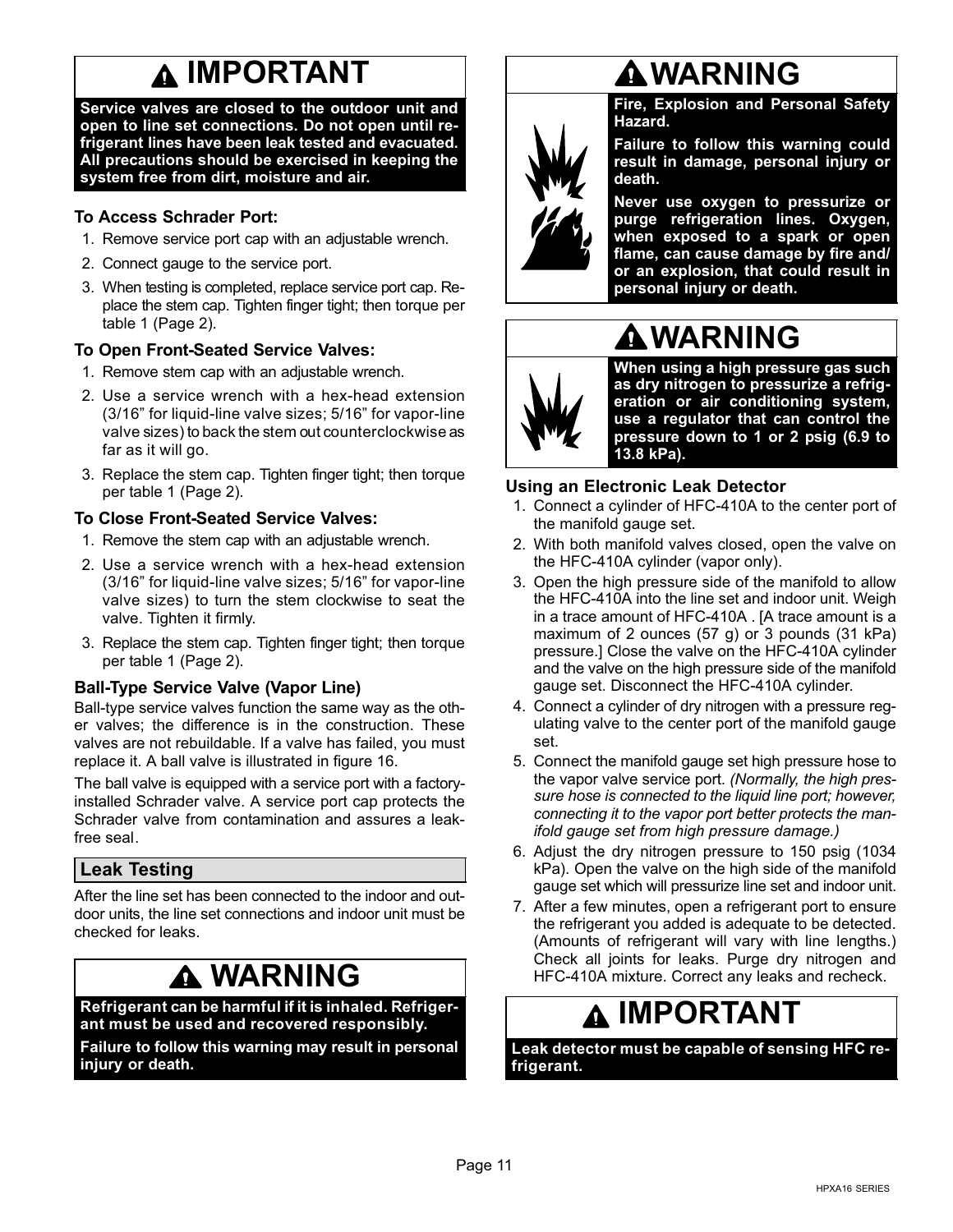### <span id="page-11-0"></span>Evacuation

Evacuating the system of noncondensables is critical for proper operation of the unit. Noncondensables are defined as any gas that will not condense under temperatures and pressures present during operation of an air conditioning system. Noncondensables and water vapor combine with refrigerant to produce substances that corrode copper piping and compressor parts.

### IMPORTANT

Use a thermocouple or thermistor electronic vacuum gauge that is calibrated in microns. Use an instrument that reads from 50 microns to at least 23,000 microns.

- 1. Connect manifold gauge set to the service valve ports as follows:
	- low pressure gauge to vapor line service valve
	- high pressure gauge to liquid line service valve
- 2. Connect micron gauge.
- 3. Connect the vacuum pump (with vacuum gauge) to the center port of the manifold gauge set.
- 4. Open both manifold valves; start the vacuum pump.
- 5. Evacuate the line set and indoor unit to an absolute pressure of 23,000 microns (29.01 inches of mercury). During the early stages of evacuation, it is desirable to close the manifold gauge valve at least once to determine if there is a rapid rise in absolute pressure. A rapid rise in pressure indicates a relatively large leak. If this occurs, repeat the leak testing procedure.

NOTE - The term **absolute pressure** means the total actual pressure within a given volume or system, above the absolute zero of pressure. Absolute pressure in a vacuum is equal to atmospheric pressure minus vacuum pressure.

6. When the absolute pressure reaches 23,000 microns (29.01 inches of mercury), close the manifold gauge valves, turn off the vacuum pump and disconnect the manifold gauge center port hose from vacuum pump. Attach the manifold center port hose to a dry nitrogen cylinder with pressure regulator set to 150 psig (1034 kPa) and purge the hose. Open the manifold gauge valves to break the vacuum in the line set and indoor unit. Close the manifold gauge valves.

### WARNING

Danger of Equipment Damage! Avoid deep vacuum operation. Do not use compressors to evacuate a system. Extremely low vacuums can cause internal arcing and compressor failure. Damage caused by deep vacuum operation will void warranty.

7. Shut off the dry nitrogen cylinder and remove the manifold gauge hose from the cylinder. Open the manifold gauge valves to release the dry nitrogen from the line set and indoor unit.

- 8. Reconnect the manifold gauge to the vacuum pump, turn the pump on, and continue to evacuate the line set and indoor unit until the absolute pressure does not rise above 500 microns (29.9 inches of mercury) within a 20−minute period after shutting off the vacuum pump and closing the manifold gauge valves.
- 9. When the absolute pressure requirement above has been met, disconnect the manifold hose from the vacuum pump and connect it to an upright cylinder of HFC−410A refrigerant. Open the manifold gauge valves to break the vacuum from 1 to 2 psig positive pressure in the line set and indoor unit. Close manifold gauge valves and shut off the HFC−410A cylinder and remove the manifold gauge set.

### Start−Up

### **A IMPORTANT**

If unit is equipped with crankcase heater, it should be energized 24 hours before unit start−up to prevent compressor damage as a result of slugging.

- 1. Rotate fan to check for frozen bearings or binding.
- 2. Inspect all factory− and field-installed wiring for loose connections.
- 3. After evacuation is complete, open the liquid line and vapor line service valves (counterclockwise) to release refrigerant charge (contained in outdoor unit) into the system.
- 4. Replace stem caps and secure finger tight, then tighten an additional (1/6) one-sixth of a turn.
- 5. Check voltage supply at the disconnect switch. The voltage must be within the range listed on the unit nameplate. If not, do not start the equipment until the power company has been consulted and the voltage condition has been corrected.
- 6. Set the thermostat for a cooling demand. Turn on power to indoor blower unit and close the outdoor unit disconnect to start the unit.
- 7. Recheck voltage while the unit is running. Power must be within range shown on the nameplate.

### Refrigerant Charging

This system is charged with HFC−410A refrigerant which operates at much higher pressures than HCFC−22. The field−provided check expansion valve for the indoor unit must be approved for use with HFC−410A. This unit is NOT approved for use with coils which include metering orifices or capillary tubes.

### Factory Charge

The unit is factory−charged with the amount of HFC−410A refrigerant indicated on the unit rating plate. This charge is based on a matching indoor coil and outdoor coil with a 15 foot (4.6 m) line set. For varying lengths of line set, refer to table [3](#page-12-0) for refrigerant charge adjustment.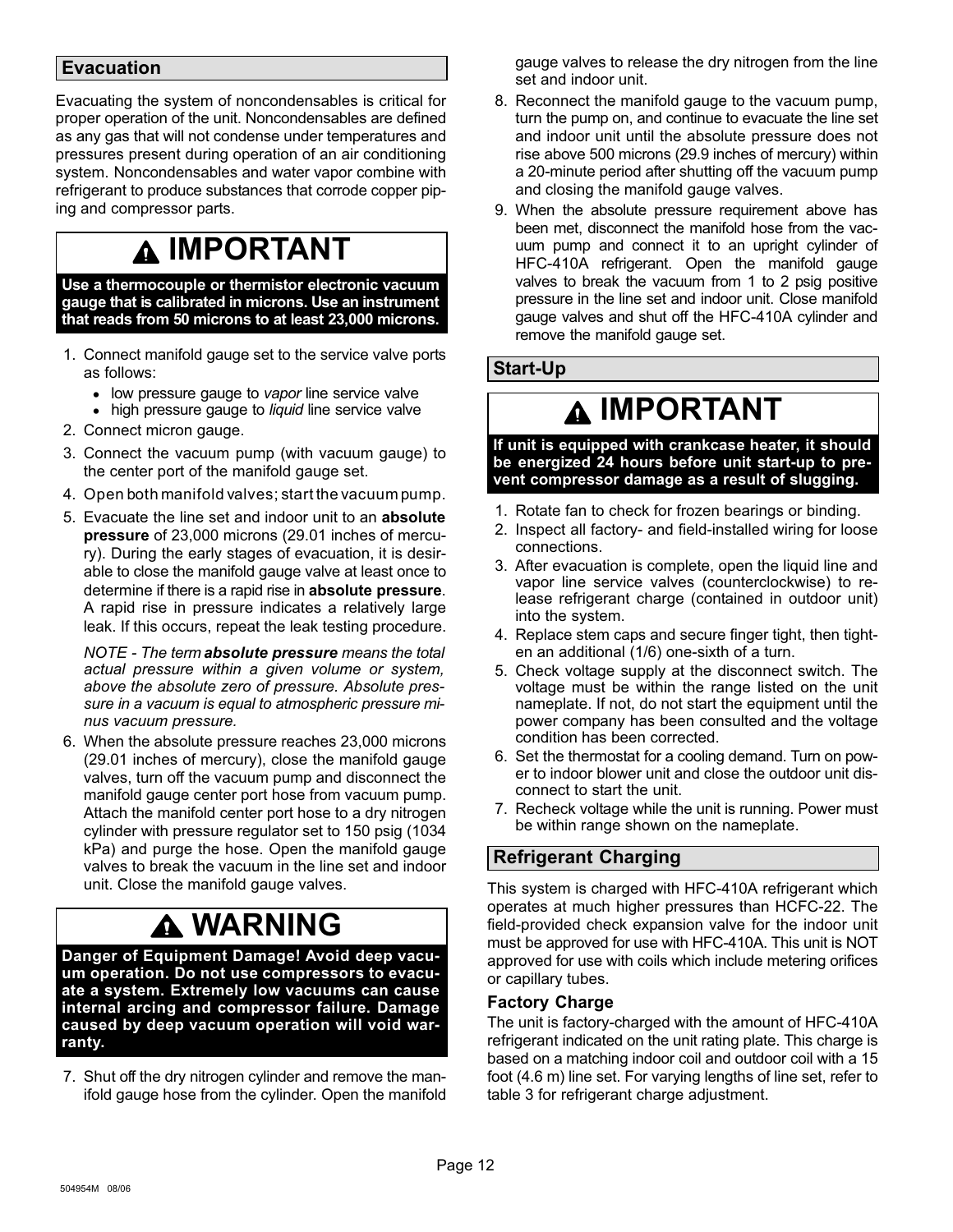<span id="page-12-0"></span>

| Table 3                                                                                                            |                                                                                  |  |  |  |  |  |
|--------------------------------------------------------------------------------------------------------------------|----------------------------------------------------------------------------------|--|--|--|--|--|
| <b>Refrigerant Charge per Line Set Lengths</b>                                                                     |                                                                                  |  |  |  |  |  |
| <b>Liquid Line</b><br><b>Set Diameter</b>                                                                          | Ounces per 5 feet (grams per 1.52 meter)<br>adjust from 15 ft. (4.57m) line set* |  |  |  |  |  |
| 3/8 in. (9.5mm)                                                                                                    | 3 ounces per 5 feet (85 grams per 1.52 meter)                                    |  |  |  |  |  |
| *Add the amount shown if line length is greater than 15' (4.57m), sub-<br>tract the amount shown if less than 15'. |                                                                                  |  |  |  |  |  |

### IMPORTANT

Mineral oils are not compatible with HFC−410A. If oil must be added, it must be a polyol ester oil.

The compressor is charged with sufficient polyol ester oil for approved line set lengths.

### Checking Charge

figure 17.

The outdoor unit should be charged during warm weather. However, applications arise in which charging must occur in the colder months. The method of charging is determined by the outdoor ambient temperature.

Measure the liquid line temperature and the outdoor ambient temperature as outlined below:

- 1. Connect the manifold gauge set to the service valves:
	- low pressure gauge to vapor valve service port
	- high pressure gauge to liquid valve service port Close manifold gauge set valves. Connect the center manifold hose to an upright cylinder of HFC−410A. See
- 2. Set the room thermostat to call for heat. This will create the necessary load for properly charging the system in the cooling cycle.
- 3. Record outdoor ambient temperature using a digital thermometer.
- 4. When the heating demand has been satisfied, switch the thermostat to cooling mode with a set point of  $68^{\circ}$ F

 $(20^{\circ}C)$ . When pressures have stabilized, use a digital thermometer to record the liquid line temperature.

5. The outdoor temperature will determine which charging method to use. Proceed with whichever of the following charging procedure deemed appropriate for the situation.

### Charge Using the Weigh-in Method – Outdoor Temperature <  $65^{\circ}$ F (18 $^{\circ}$ C)

If the system is void of refrigerant, or if the outdoor ambient temperature is cool, first, locate and repair any leaks and then weigh in the refrigerant charge into the unit.

- 1. Recover the refrigerant from the unit.
- 2. Conduct leak check; evacuate as previously outlined.
- 3. Weigh in the unit nameplate charge. If weighing facilities are not available or if charging the unit during warm weather, use one of the following procedures.

#### Charge Using the Subcooling Method – Outdoor Temperature < 65°F (18°C)

When the outdoor ambient temperature is below 65°F (18°C), use the subcooling method to charge the unit. It may be necessary to restrict the air flow through the outdoor coil to achieve pressures in the 325−375 psig (2240−2585 kPa) range. These higher pressures are necessary for checking the charge. Block equal sections of air intake panels and move obstructions sideways until the liquid pressure is in the 325−375 psig (2240−2585 kPa) range. See figure 18.

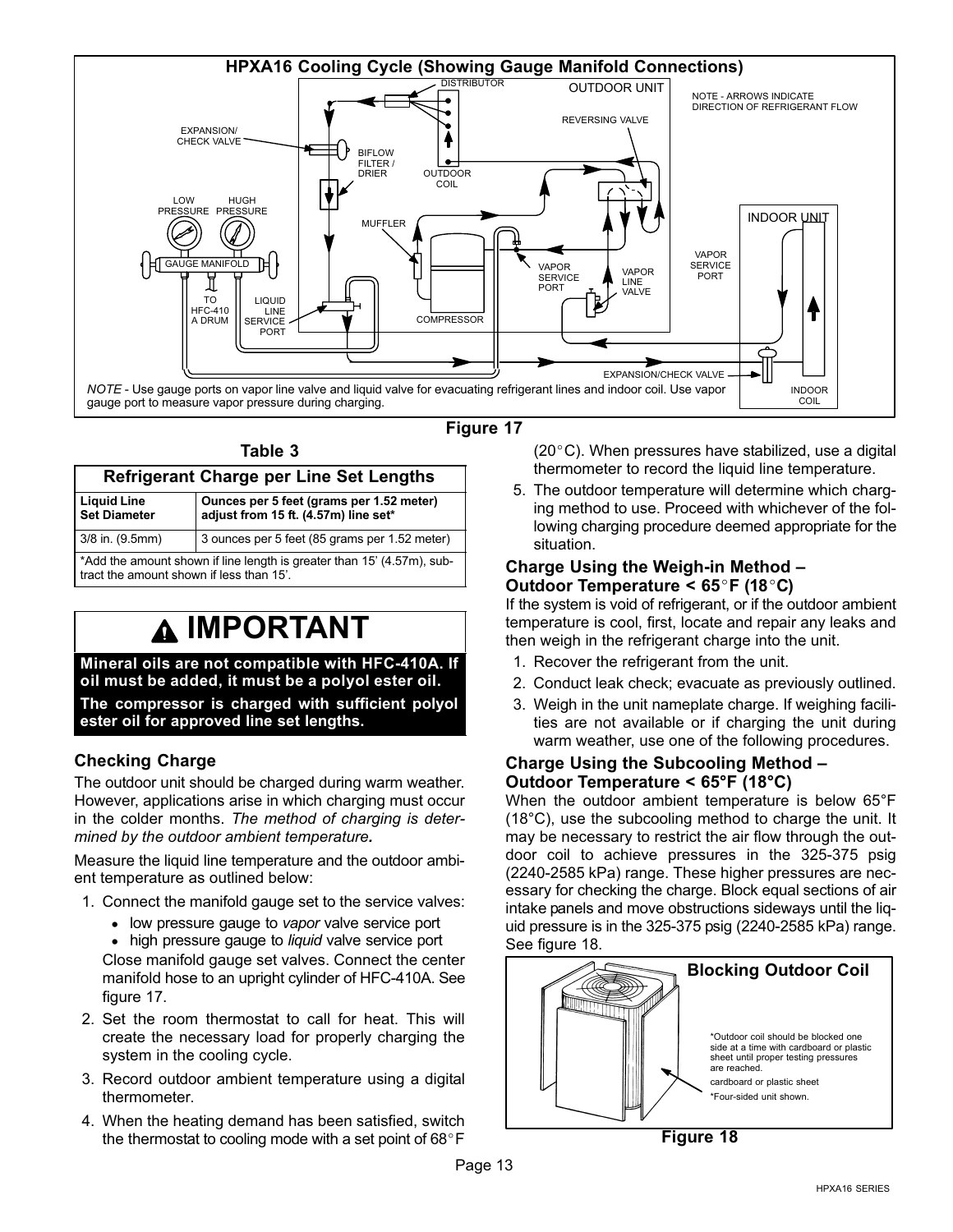- 1. With the manifold gauge hose still on the liquid service port and the unit operating stably, use a digital thermometer to record the liquid line temperature.
- 2. At the same time, record the liquid line pressure reading.
- 3. Use a temperature/pressure chart for HFC−410A to determine the saturation temperature for the liquid line pressure reading. See table 4.

|    | rabie 4                                     |    |       |     |       |     |       |  |
|----|---------------------------------------------|----|-------|-----|-------|-----|-------|--|
|    | HFC-410A Temperature (°F) - Pressure (Psig) |    |       |     |       |     |       |  |
| °F | Psig                                        | °F | Psig  | °F  | Psig  | °F  | Psig  |  |
| 32 | 100.8                                       | 63 | 178.5 | 94  | 290.8 | 125 | 445.9 |  |
| 33 | 102.9                                       | 64 | 181.6 | 95  | 295.1 | 126 | 451.8 |  |
| 34 | 105.0                                       | 65 | 184.3 | 96  | 299.4 | 127 | 457.6 |  |
| 35 | 107.1                                       | 66 | 187.7 | 97  | 303.8 | 128 | 463.5 |  |
| 36 | 109.2                                       | 67 | 190.9 | 98  | 308.2 | 129 | 469.5 |  |
| 37 | 111.4                                       | 68 | 194.1 | 99  | 312.7 | 130 | 475.6 |  |
| 38 | 113.6                                       | 69 | 197.3 | 100 | 317.2 | 131 | 481.6 |  |
| 39 | 115.8                                       | 70 | 200.6 | 101 | 321.8 | 132 | 487.8 |  |
| 40 | 118.0                                       | 71 | 203.9 | 102 | 326.4 | 133 | 494.0 |  |
| 41 | 120.3                                       | 72 | 207.2 | 103 | 331.0 | 134 | 500.2 |  |
| 42 | 122.6                                       | 73 | 210.6 | 104 | 335.7 | 135 | 506.5 |  |
| 43 | 125.0                                       | 74 | 214.0 | 105 | 340.5 | 136 | 512.9 |  |
| 44 | 127.3                                       | 75 | 217.4 | 106 | 345.3 | 137 | 519.3 |  |
| 45 | 129.7                                       | 76 | 220.9 | 107 | 350.1 | 138 | 525.8 |  |
| 46 | 132.2                                       | 77 | 224.4 | 108 | 355.0 | 139 | 532.4 |  |
| 47 | 134.6                                       | 78 | 228.0 | 109 | 360.0 | 140 | 539.0 |  |
| 48 | 137.1                                       | 79 | 231.6 | 110 | 365.0 | 141 | 545.6 |  |
| 49 | 139.6                                       | 80 | 235.3 | 111 | 370.0 | 142 | 552.3 |  |
| 50 | 142.2                                       | 81 | 239.0 | 112 | 375.1 | 143 | 559.1 |  |
| 51 | 144.8                                       | 82 | 242.7 | 113 | 380.2 | 144 | 565.9 |  |
| 52 | 147.4                                       | 83 | 246.5 | 114 | 385.4 | 145 | 572.8 |  |
| 53 | 150.1                                       | 84 | 250.3 | 115 | 390.7 | 146 | 579.8 |  |
| 54 | 152.8                                       | 85 | 254.1 | 116 | 396.0 | 147 | 586.8 |  |
| 55 | 155.5                                       | 86 | 258.0 | 117 | 401.3 | 148 | 593.8 |  |
| 56 | 158.2                                       | 87 | 262.0 | 118 | 406.7 | 149 | 601.0 |  |
| 57 | 161.0                                       | 88 | 266.0 | 119 | 412.2 | 150 | 608.1 |  |
| 58 | 163.9                                       | 89 | 270.0 | 120 | 417.7 | 151 | 615.4 |  |
| 59 | 166.7                                       | 90 | 274.1 | 121 | 423.2 | 152 | 622.7 |  |
| 60 | 169.6                                       | 91 | 278.2 | 122 | 428.8 | 153 | 630.1 |  |
| 61 | 172.6                                       | 92 | 282.3 | 123 | 434.5 | 154 | 637.5 |  |

Table 4

62 | 175.4 || 93 | 286.5 || 124 | 440.2 || 155 | 645.0 4. Subtract the liquid line temperature from the saturation temperature (according to the chart) to determine subcooling. (Saturation temperature − Liquid line temperature = Subcooling)

5. Compare the subcooling value with those in table 5. If subcooling is greater than shown, recover some refrigerant. If subcooling is less than shown, add some refrigerant. Be aware of the HFC−410A refrigerant cylinder. It will be light maroon−colored. Refrigerant should be added through the vapor line valve in the liquid state.

NOTE − Some HFC−410A cylinders are equipped with a dip tube that allows you to draw liquid refrigerant from the bottom of the cylinder without turning the cylinder upside− down. The cylinder will be marked if it is equipped with a dip tube.

| Table 5                               |                                                                                                                                    |  |  |  |  |
|---------------------------------------|------------------------------------------------------------------------------------------------------------------------------------|--|--|--|--|
| <b>Subcooling Values for Charging</b> |                                                                                                                                    |  |  |  |  |
| <b>Model Number</b>                   | <b>Second Stage (High Capacity)</b><br><b>Subcooling Values Conversion Temp. -</b><br>Liquid Line Temp. $\degree$ F ( $\degree$ C) |  |  |  |  |
| HPXA16-024                            | $11.0 + 1(6 + .5)$                                                                                                                 |  |  |  |  |
| HPXA16-036                            | $8.5 + 1(4.7 + .5)$                                                                                                                |  |  |  |  |
| HPXA16-048                            | $7.5 + 1(4.1 + .5)$                                                                                                                |  |  |  |  |
| HPXA16-060                            | $7.0 + 1(3.9 + .5)$                                                                                                                |  |  |  |  |

### Charge Using the Approach Method – Outdoor Temperature  $\geq 65^{\circ}$ F (18 $^{\circ}$ C)

The following procedure is intended as a general guide and is for use on expansion valve systems only. For best results, indoor temperature should be 70°F (21°C) to 80°F (26°C). Monitor system pressures while charging.

- 1. Record outdoor ambient temperature using a digital thermometer.
- 2. Attach high pressure gauge set and operate unit for several minutes to allow system pressures to stabilize.
- 3. Compare stabilized pressures with those provided in tables [6](#page-14-0) and [7,](#page-14-0) "Normal Operating Pressures."

### IMPORTANT

Use tables [6](#page-14-0) & [7](#page-14-0) as a general guide when performing maintenance checks. This is not a procedure for charging the unit.

Minor variations in these pressures may be expected due to differences in installations. Significant differences could mean that the system is not properly charged or that a problem exists with some component in the system.

Pressures higher than those listed indicate that the system is overcharged. Pressures lower than those listed indicate that the system is undercharged. Continue to check adjusted charge using approach values.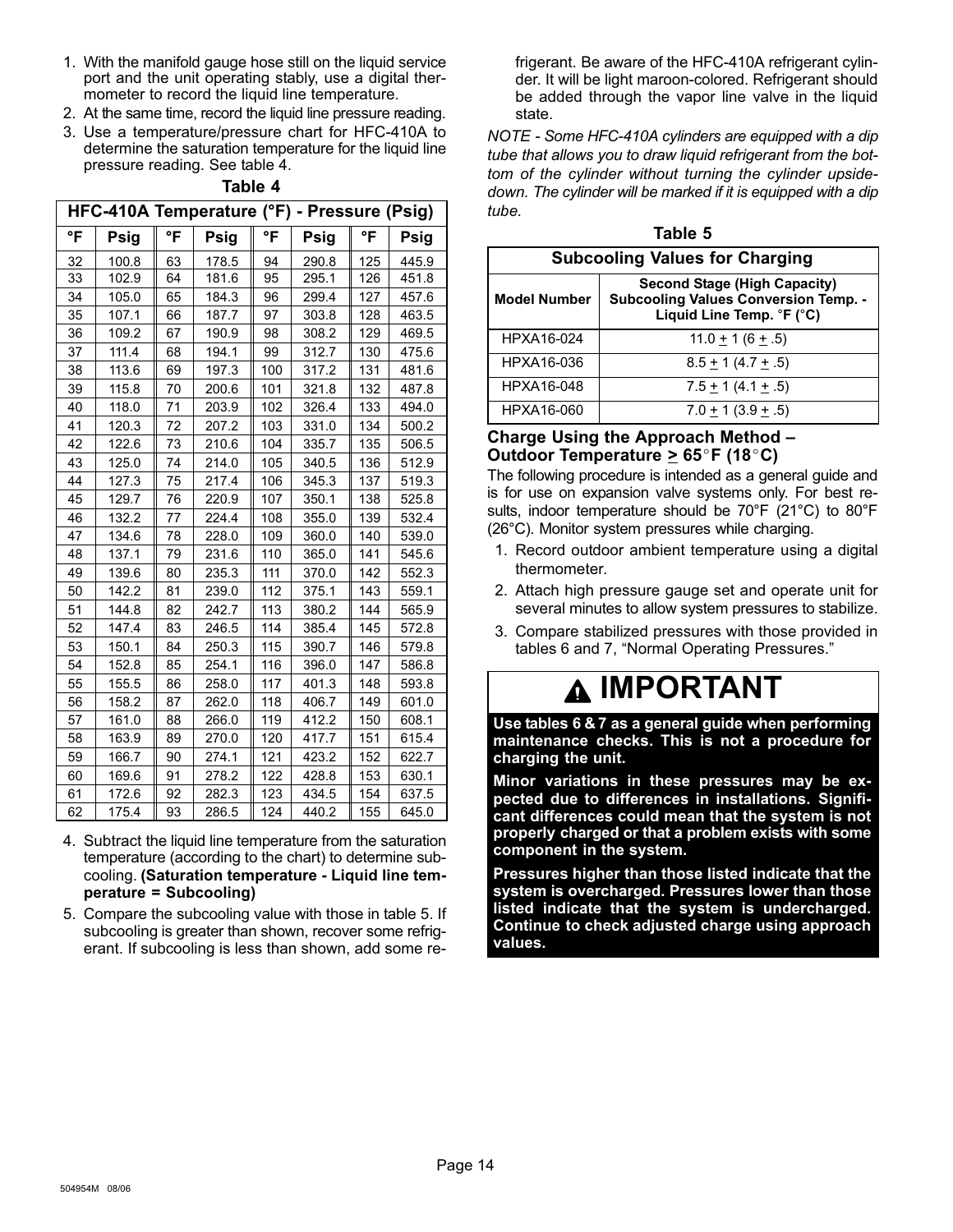<span id="page-14-0"></span>

| COOLING (Liquid ±10 & Vapor ±5 psig)*                                                                                        |     |                                     |     |        |     |        |     |      |
|------------------------------------------------------------------------------------------------------------------------------|-----|-------------------------------------|-----|--------|-----|--------|-----|------|
| °F (°C)**                                                                                                                    |     | $-024$                              |     | $-036$ |     | $-048$ |     | -060 |
|                                                                                                                              | Liq | Vap                                 | Liq | Vap    | Liq | Vap    | Liq | Vap  |
|                                                                                                                              |     | <b>First Stage (Low Capacity)</b>   |     |        |     |        |     |      |
| 65 (18.3)                                                                                                                    | 217 | 143                                 | 227 | 142    | 222 | 140    | 225 | 140  |
| 75 (23.9)                                                                                                                    | 250 | 145                                 | 262 | 145    | 258 | 143    | 259 | 142  |
| 85 (29.4)                                                                                                                    | 291 | 147                                 | 305 | 146    | 298 | 145    | 293 | 146  |
| 95 (35.0)                                                                                                                    | 336 | 149                                 | 352 | 148    | 343 | 147    | 356 | 147  |
| 105 (40.6)                                                                                                                   | 386 | 151                                 | 403 | 152    | 402 | 147    | 408 | 147  |
| 115 (49.0)                                                                                                                   | 440 | 153                                 | 458 | 155    | 452 | 152    | 455 | 151  |
|                                                                                                                              |     | <b>Second Stage (High Capacity)</b> |     |        |     |        |     |      |
| 65 (18.3)                                                                                                                    | 222 | 143                                 | 244 | 136    | 232 | 134    | 249 | 126  |
| 75 (23.9)                                                                                                                    | 256 | 145                                 | 282 | 139    | 266 | 136    | 289 | 134  |
| 85 (29.4)                                                                                                                    | 302 | 145                                 | 325 | 142    | 309 | 139    | 330 | 140  |
| 95 (35.0)                                                                                                                    | 349 | 147                                 | 377 | 144    | 359 | 142    | 378 | 143  |
| 105 (40.6)                                                                                                                   | 403 | 149                                 | 428 | 146    | 410 | 144    | 433 | 146  |
| 115 (49.0)                                                                                                                   | 464 | 152                                 | 488 | 148    | 468 | 147    | 492 | 149  |
| *These are most-popular-match-up pressures. Indoor match<br>up, indoor air quality, and indoor load cause pressures to vary. |     |                                     |     |        |     |        |     |      |

\*\*Temperature of the air entering the outside coil.

### Table 7

| <b>HPXA16 Normal Operating Pressures</b><br>HEATING (Liquid ±10 & Vapor ±5 psig)                                          |                                     |        |        |     |        |     |        |     |
|---------------------------------------------------------------------------------------------------------------------------|-------------------------------------|--------|--------|-----|--------|-----|--------|-----|
| °F (°C)**                                                                                                                 |                                     | $-024$ | $-036$ |     | $-048$ |     | $-060$ |     |
|                                                                                                                           | Lig                                 | Vap    | Lig    | Vap | Lig    | Vap | Lig    | Vap |
|                                                                                                                           | <b>First Stage (Low Capacity)</b>   |        |        |     |        |     |        |     |
| 40(4.4)                                                                                                                   | 321                                 | 99     | 296    | 95  | 315    | 97  | 319    | 93  |
| 50(10)                                                                                                                    | 340                                 | 120    | 310    | 112 | 330    | 114 | 335    | 111 |
|                                                                                                                           | <b>Second Stage (High Capacity)</b> |        |        |     |        |     |        |     |
| $20(-7.0)$                                                                                                                | 273                                 | 68     | 277    | 60  | 294    | 60  | 300    | 57  |
| $30(-1.0)$                                                                                                                | 296                                 | 80     | 296    | 74  | 303    | 75  | 312    | 70  |
| 40 (4.4)                                                                                                                  | 321                                 | 95     | 321    | 88  | 314    | 90  | 323    | 83  |
| 50(10)                                                                                                                    | 341                                 | 115    | 341    | 104 | 325    | 106 | 339    | 97  |
| *These are most-popular-match-up pressures. Indoor match<br>un indoor air quality and indoor load cause pressures to vary |                                     |        |        |     |        |     |        |     |

up, indoor air quality, and indoor load cause pressures to vary. \*\*Temperature of the air entering the outside coil.

4. Use the same digital thermometer used to check outdoor ambient temperature to check liquid line temperature. Verify the unit charge using the approach method.

5. The difference between the ambient and liquid temperatures should match values given in table 8. If the values don't agree with the those in table 8, add refrigerant to lower the approach temperature or recover refrigerant from the system to increase the approach temperature.

| ıo<br>٠ |  |
|---------|--|
|---------|--|

| <b>Approach Values for Charging</b> |                                                                                                              |  |  |  |  |
|-------------------------------------|--------------------------------------------------------------------------------------------------------------|--|--|--|--|
| <b>Model Number</b>                 | Second Stage (High Capacity) Ap-<br>proach Temperature Liquid Line Temp. -<br><b>Outdoor Ambient °F (°C)</b> |  |  |  |  |
| HPXA16-024                          | $4.0 \pm 1$ (2.2 $\pm .5$ )                                                                                  |  |  |  |  |
| HPXA16-036                          | $7.0 + 1(3.9 + .5)$                                                                                          |  |  |  |  |
| HPXA16-048                          | $8.0 + 1(4.4 + .5)$                                                                                          |  |  |  |  |
| HPXA16-060                          | $10.0 + 1(5.6 + .5)$                                                                                         |  |  |  |  |

### System Operation

The outdoor unit and indoor blower cycle on demand from the room thermostat. When the thermostat blower switch is in the ON position, the indoor blower operates continuously.

### Thermostat Operation

Some indoor thermostats incorporate isolating contacts and an emergency heat function (which includes an amber indicating light). The thermostat is not included with the unit and must be purchased separately.

### Emergency Heat (Amber Light)

An emergency heat function is designed into some room thermostats. This feature is applicable when isolation of the outdoor unit is required, or when auxiliary electric heat is staged by outdoor thermostats. When the room thermostat is placed in the emergency heat position, the outdoor unit control circuit is isolated from power and field-provided relays bypass the outdoor thermostats. An amber indicating light simultaneously comes on to remind the homeowner that he is operating in the emergency heat mode.

Emergency heat is usually used during an outdoor unit shutdown, but it should also be used following a power outage if power has been off for over an hour and the outdoor temperature is below 50°F (10°C). System should be left in the emergency heat mode at least six hours to allow the crankcase heater sufficient time to prevent compressor slugging.

### Filter Drier

The unit is equipped with a large−capacity biflow filter drier which keeps the system clean and dry. If replacement is necessary, order another of like design and capacity. The replacement filter drier must be suitable for use with HFC−410A refrigerant.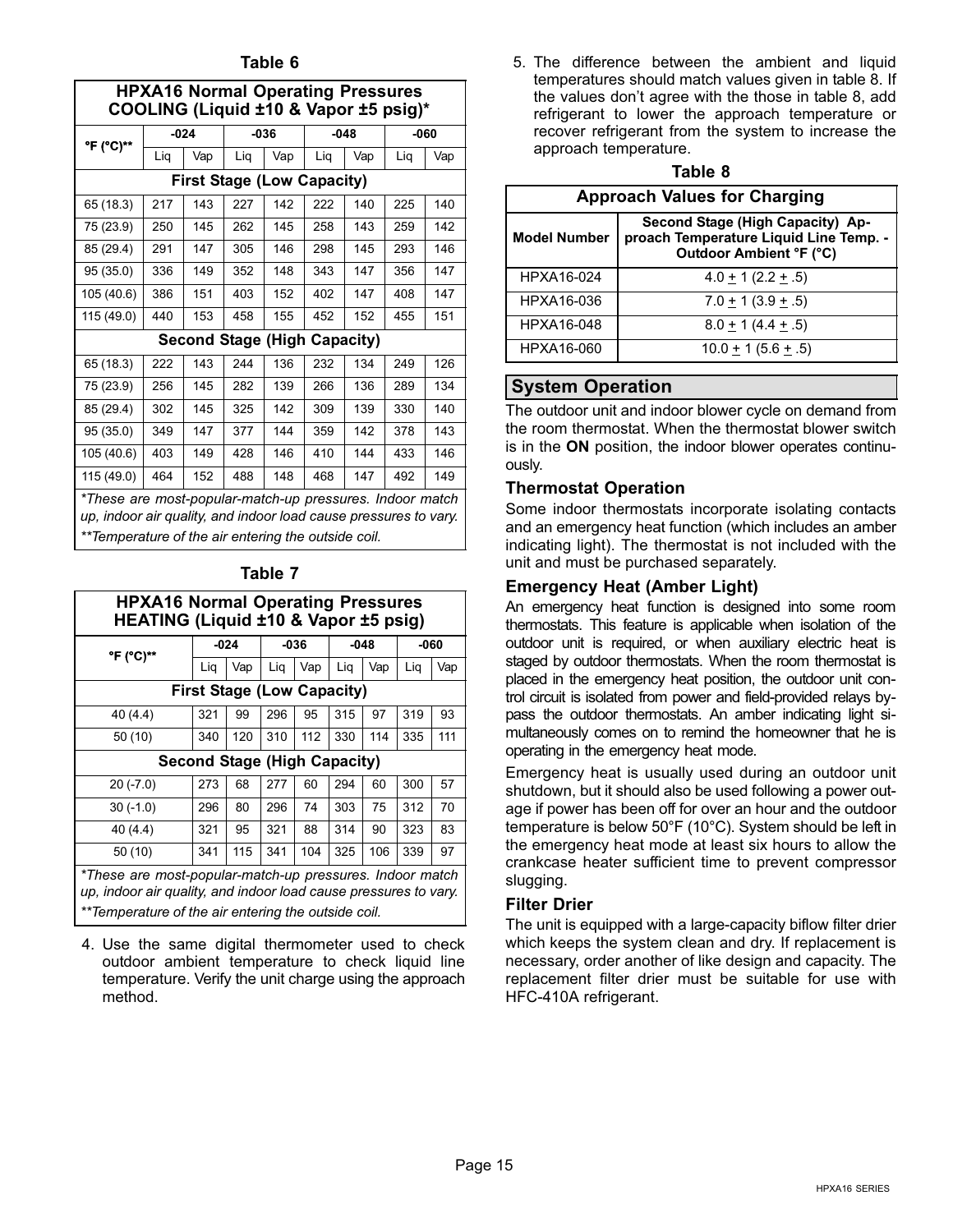### <span id="page-15-0"></span>Defrost System

### Defrost System Description

The demand defrost controller measures differential temperatures to detect when the system is performing poorly because of ice build−up on the outdoor coil. The controller -self−calibrates" when the defrost system starts and after each system defrost cycle. The defrost control board components are shown in figure 19.



Figure 19

The control monitors ambient temperature, outdoor coil temperature, and total run time to determine when a defrost cycle is required. The coil temperature probe is designed with a spring clip to allow mounting to the outside coil tubing. The location of the coil sensor is important for proper defrost operation.

NOTE − The demand defrost board accurately measures the performance of the system as frost accumulates on the outdoor coil. This typically will translate into longer running time between defrost cycles as more frost accumulates on the outdoor coil before the board initiates defrost cycles.

### Defrost Board Diagnostic LEDs

The state (Off, On, Flashing) of two LEDs on the defrost board (DS1 [Red] and DS2 [Green]) indicate diagnostics conditions that are described in table [10](#page-19-0) (on page [20](#page-19-0)).

### Defrost Board Pressure Switch Connections

The unit's automatic reset pressure switches (LO PS − S87 and HI PS − S4) are factory−wired into the defrost board on the LO−PS and HI−PS terminals, respectively.

Low Pressure Switch (LO-PS)—When the low pressure switch trips, the defrost board will cycle off the compressor, and the strike counter in the board will count one strike. The low pressure switch is ignored under the following conditions:

- during the defrost cycle and 90 seconds after the termination of defrost
- when the average ambient sensor temperature is below 15° F (−9°C)
- for 90 seconds following the start up of the compressor
- during "test" mode

High Pressure Switch (HI-PS)—When the high pressure switch trips, the defrost board will cycle off the compressor, and the strike counter in the board will count one strike.

### Defrost Board Pressure Switch Settings

High Pressure (auto reset) - trip at 590 psig; reset at 418 psig.

Low Pressure (auto reset) - trip at 25 psig; reset at 55 psig.

#### Pressure Switch 5−Strike Lockout

The internal control logic of the board counts the pressure switch trips only while the Y1 (Input) line is active. If a pressure switch opens and closes four times during a Y1 (Input), the control logic will reset the pressure switch trip counter to zero at the end of the Y1 (Input). If the pressure switch opens for a fifth time during the current Y1 (Input), the control will enter a lockout condition.

The 5−strike pressure switch lockout condition can be reset by cycling OFF the 24−volt power to the control board or by shorting the TEST pins between 1 to 2 seconds. All timer functions (run times) will also be reset.

If a pressure switch opens while the Y1 Out line is engaged, a 5−minute short cycle will occur after the switch closes.

### Defrost System Sensors

Sensors connect to the defrost board through a field-replaceable harness assembly that plugs into the board (see figure [21](#page-16-0)). Through the sensors, the board detects outdoor ambient, coil, and discharge temperature fault conditions. As the detected temperature changes, the resistance across the sensor changes. Figure [20](#page-16-0) shows how the resistance varies as the temperature changes for both type of sensors. Sensor resistance values can be checked by ohming across pins shown shown in table [9.](#page-16-0)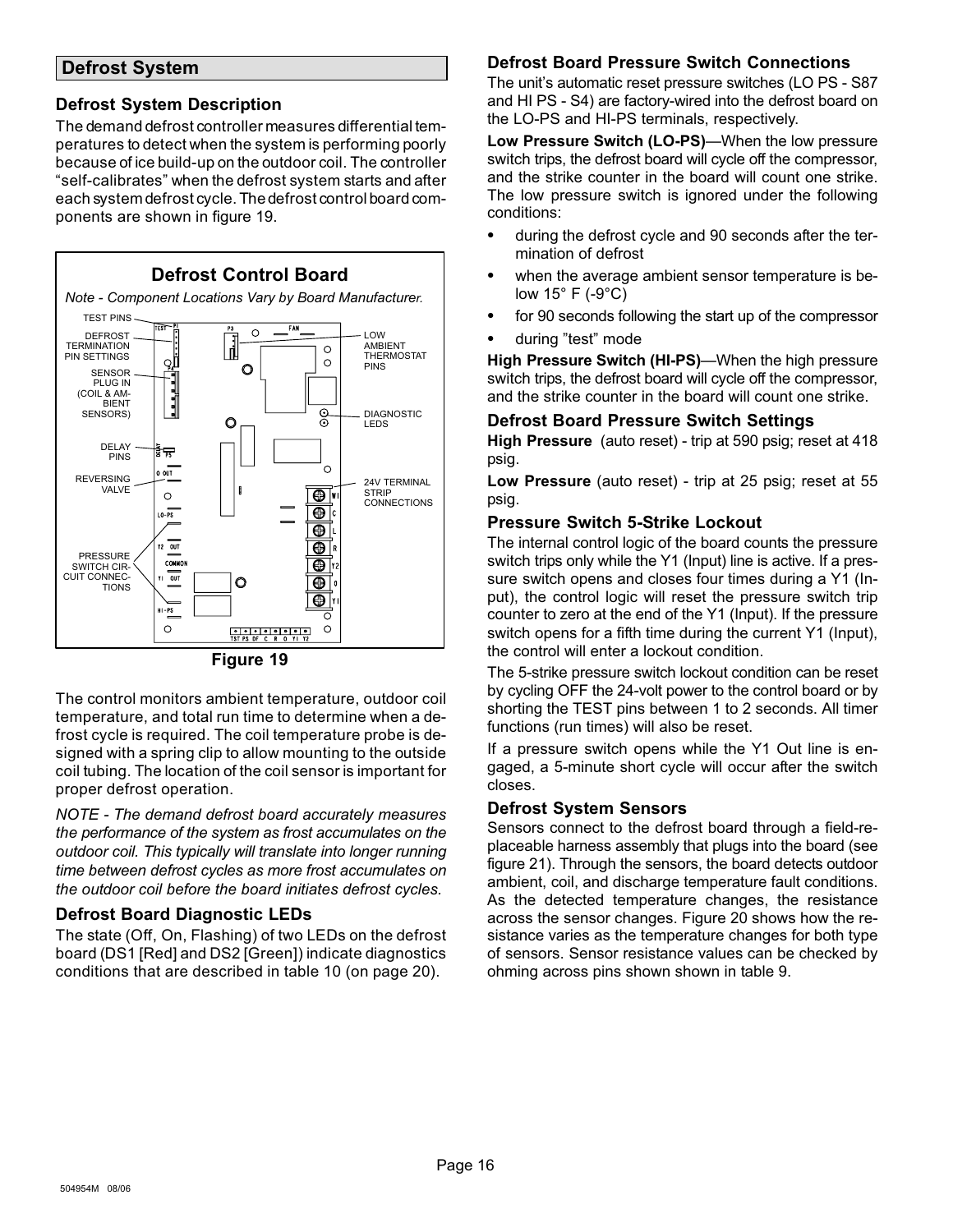<span id="page-16-0"></span>NOTE − When checking the ohms across a sensor, be aware that a sensor showing a resistance value that is not within the range shown in table 9, may be performing as designed. However, if a shorted or open circuit is detected, then the sensor may be faulty and the sensor harness will need to be replaced.

NOTE − Under certain ambient conditions, the internal cabinet temperature of the HPXA16−036 cabinet will affect the temperature that is sensed by the coil sensor. This can set up a condition where the defrost board may not initiate a defrost cycle. To overcome this issue, the coil sensor should be moved to the alternate location on the other side of the cabinet to the coil hairpin shown in figure 21.



#### Table 9

| Sensor Temperature / Resistance Range                                                 |                              |                                   |                        |  |  |  |  |
|---------------------------------------------------------------------------------------|------------------------------|-----------------------------------|------------------------|--|--|--|--|
| Sensor                                                                                | Temperature<br>Range °F (°C) | Resistance values<br>range (ohms) | Pins/W<br>ire<br>Color |  |  |  |  |
| Outdoor                                                                               | $-35$ ( $-37$ ) to 120 (48)  | 280,000 to 3750                   | 3 & 4<br>(Black)       |  |  |  |  |
| Coil                                                                                  | $-35$ ( $-37$ ) to 120 (48)  | 280,000 to 3750                   | 5 & 6<br>(Brown)       |  |  |  |  |
| Discharge (if<br>applicable)                                                          | 24 (-4) to 350 (176)         | 41,000 to 103                     | 1&2<br>(Yellow)        |  |  |  |  |
| Note: Sensor resistance decreases as sensed temperature increases<br>(see figure 20). |                              |                                   |                        |  |  |  |  |



### Figure 20



Figure 21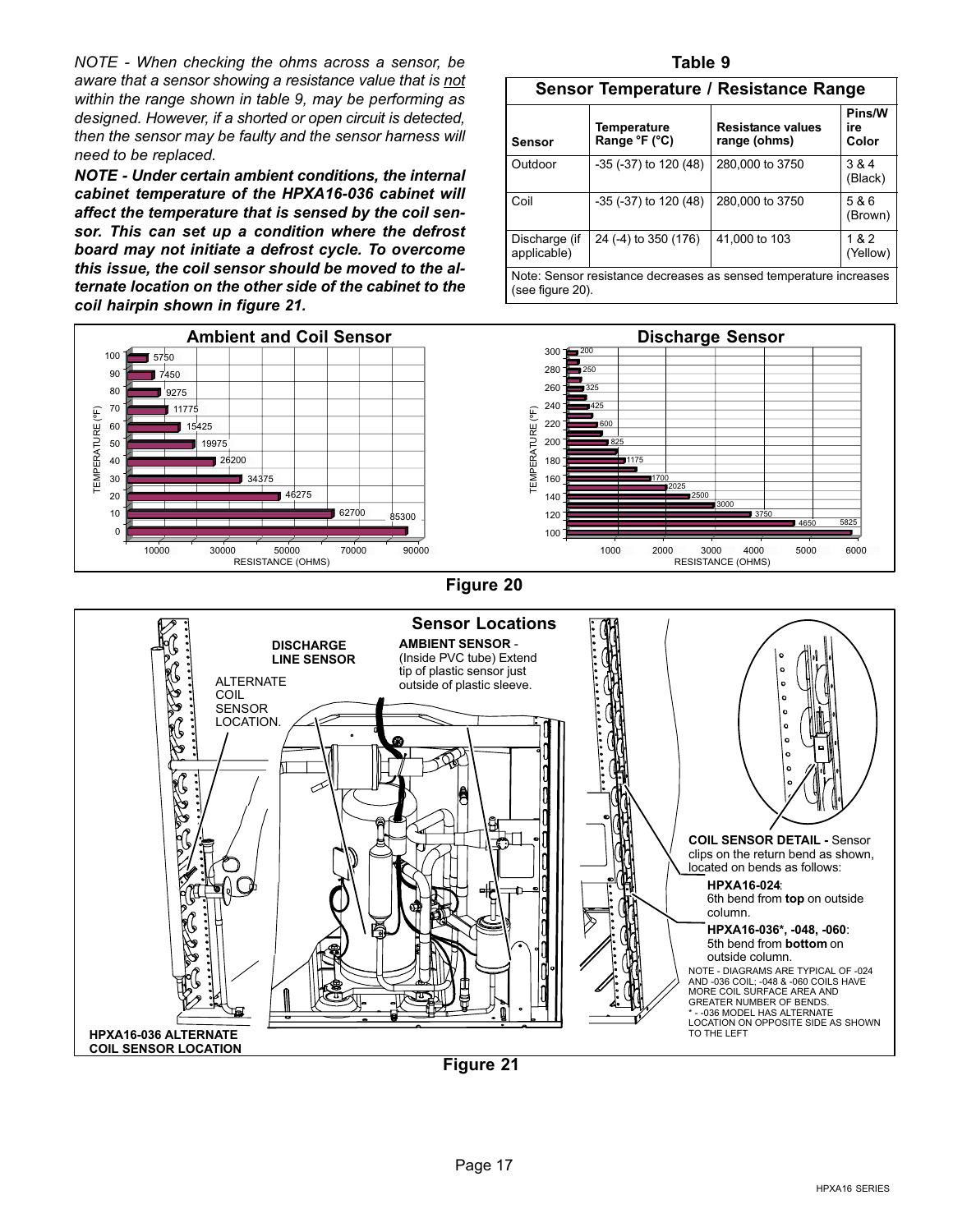### Defrost System Sensors

Ambient Sensor-The ambient sensor considers outdoor temperatures below −35°F (−37°C) or above 120°F (48°C) as a fault. If the ambient sensor is detected as being open, shorted or out of the temperature range of the sensor, the board will not perform demand defrost operation. The board will revert to time/temperature defrost operation and will display the appropriate fault code. Heating and cooling operation will be allowed in this fault condition.

**Coil Sensor**—The coil temperature sensor considers outdoor temperatures below −35°F (−37°C) or above 120°F (48°C) as a fault. If the coil temperature sensor is detected as being open, shorted or out of the temperature range of the sensor, the board will not perform demand or time/temperature defrost operation and will display the appropriate fault code. Heating and cooling operation will be allowed in this fault condition.

Discharge Line Sensor-If the discharge line temperature exceeds a temperature of 300°F (148°C) during compressor operation, the board will de−energize the compressor contactor output (and the defrost output, if active). The compressor will remain off until the discharge temperature has dropped below 225°F (107°C) and the 5-minute anti− short cycle delay has been satisfied. This sensor has two fault and lockout codes:

- 1. If the board recognizes five high discharge line temperature faults during a single (Y1) compressor demand, it reverts to a lockout mode and displays the appropriate code. This code detects shorted sensor or high discharge temperatures. (Code on board is "Discharge Line Temperature Fault and Lockout").
- 2. If the board recognizes five temperature sensor range faults during a single (Y1) compressor demand, it reverts to a lockout mode and displays the appropriate code. The board detects open sensor or out-of-temperature sensor range. This fault is detected by allowing the unit to run for 90 seconds before checking sensor resistance. If the sensor resistance is not within range after 90 seconds, the board will count one fault. After 5 faults, the board will lockout. (Code on board is "Discharge Sensor Fault and Lockout").

The discharge line sensor, which covers a range of 150°F (65°C) to 350°F (176°C), is designed to mount on a *½*" refrigerant discharge line.

NOTE − Within a single room thermostat demand, if 5−strikes occur, the board will lockout the unit. Defrost board 24 volt power " $R$ " must be cycled "OFF" or the TEST" pins on board must be shorted between 1 to 2 seconds to reset the board.

Second-Stage Operation—If the board receives a call for second-stage compressor operation "Y2" in heating or cooling mode and the first-stage compressor output is active, the second-stage compressor solenoid output will be energized.

NOTE − Figure [8](#page-4-0) on page [5](#page-4-0) shows the correct Y2 field wiring.

If first-stage compressor output is active in heating mode and the outdoor ambient temperature is below the selected compressor lock−in temperature, the second-stage compressor solenoid output will be energized without the "Y2" input. If the jumper is not connected to one of the temperature selection pins on P3 (40, 45, 50, 55°F), the default lock−in temperature of 40°F (4.5°C) will be used.

The board de−energizes the second-stage compressor solenoid output immediately when the "Y2" signal is removed or the outdoor ambient temperature is 5°F above the selected compressor lock−in temperature, or the first-stage compressor output is de−energized for any reason.

Defrost Temperature Termination Shunt (Jumper) **Pins**—The defrost board selections are: 50, 70, 90, and 100°F (10, 21, 32 and 38°C). The shunt termination pin is factory set at 50°F (10°C). If the temperature shunt is not installed, the default termination temperature is 90°F (32°C).

#### Delay Mode

The defrost board has a field−selectable function to reduce occasional sounds that may occur while the unit is cycling in and out of the defrost mode. When a jumper is installed on the DELAY pins, the compressor will be cycled off for 30 seconds going in and out of the defrost mode. Units are shipped with jumper installed on DELAY pins.

NOTE − The 30 second off cycle is NOT functional when jumpering the TEST pins.

#### Operational Description

The defrost control board has three basic operational modes: normal, defrost, and calibration.

- Normal Mode—The demand defrost board monitors the O line, to determine the system operating mode (heat/cool), outdoor ambient temperature, coil temperature (outdoor coil) and compressor run time to determine when a defrost cycle is required.
- Calibration Mode-The board is considered uncalibrated when power is applied to the board, after cool mode operation, or if the coil temperature exceeds the termination temperature when it is in heat mode.

Calibration of the board occurs after a defrost cycle to ensure that there is no ice on the coil. During calibration, the temperature of both the coil and the ambient sensor are measured to establish the temperature differential which is required to allow a defrost cycle.

Defrost Mode-The following paragraphs provide a detailed description of the defrost system operation.

### Detailed Defrost System Operation

The demand defrost control board initiates a defrost cycle based on either frost detection or time.

**Frost Detection—If the compressor runs longer than 34** minutes and the actual difference between the clear coil and frosted coil temperatures exceeds the maximum difference allowed by the control, a defrost cycle will be initiated.

IMPORTANT − The demand defrost control board will allow a greater accumulation of frost and will initiate fewer defrost cycles than a time/temperature defrost system.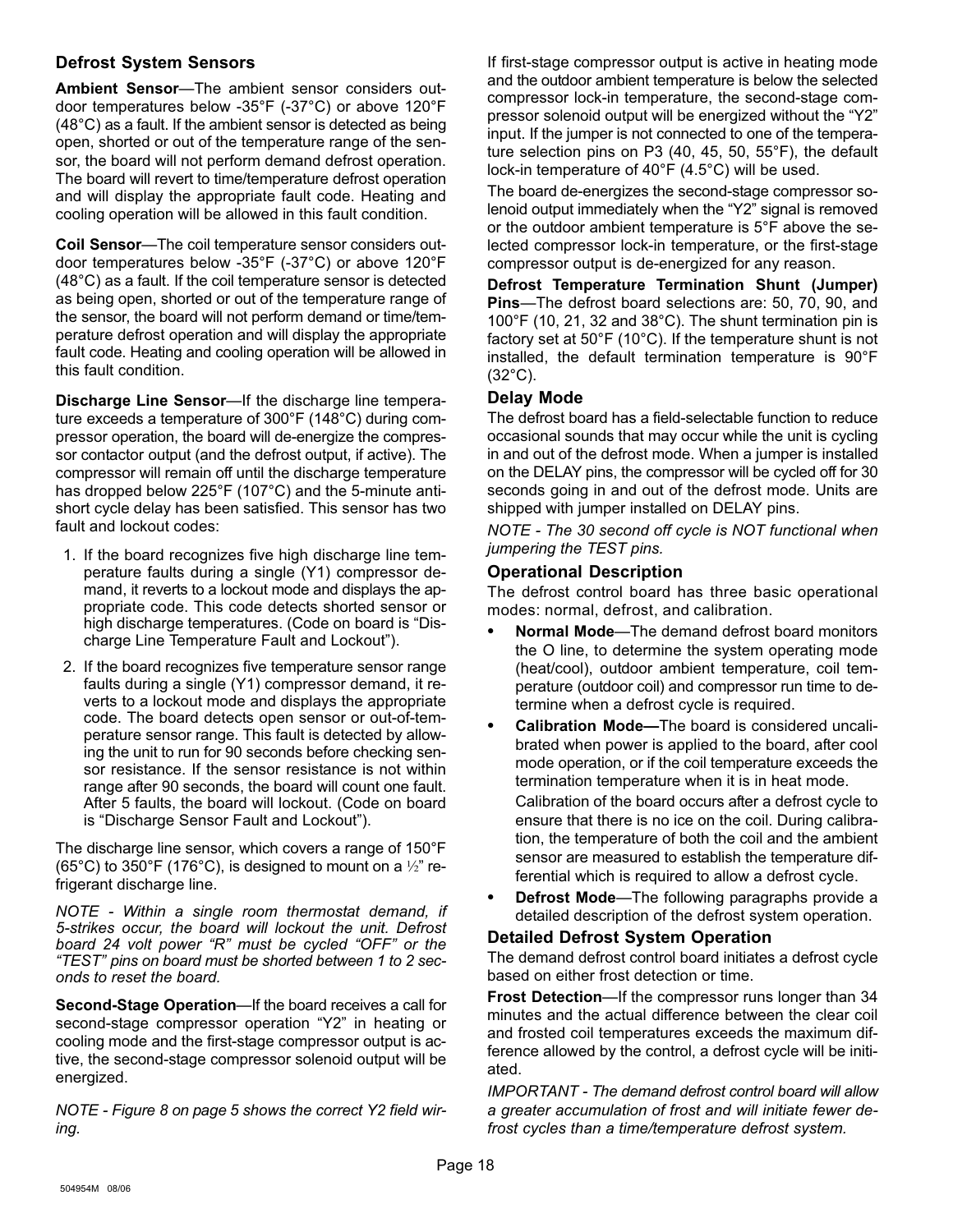**Time**—If 6 hours of heating mode compressor run time has elapsed since the last defrost cycle while the coil temperature remains below 35°F (2°C), the demand defrost control will initiate a defrost cycle.

Actuation—When the reversing valve is de-energized, the Y1 circuit is energized, and the coil temperature is below 35°F (2°C), the board logs the compressor run time. If the board is not calibrated, a defrost cycle will be initiated after 34 minutes of heating mode compressor run time. The control will attempt to self−calibrate after this (and all other) defrost cycle(s).

Calibration success depends on stable system temperatures during the 20−minute calibration period. If the board fails to calibrate, another defrost cycle will be initiated after 90 minutes of heating mode compressor run time. Once the defrost board is calibrated, it initiates a demand defrost cycle when the difference between the clear coil and frosted coil temperatures exceeds the maximum difference allowed by the control OR after 6 hours of heating mode compressor run time has been logged since the last defrost cycle.

Termination-The defrost cycle ends when the coil temperature exceeds the termination temperature or after 14 minutes of defrost operation. If the defrost is terminated by the 14−minute timer, another defrost cycle will be initiated after 34 minutes of run time.

Test Mode—[NOTE - Coil sensor temperature must be below 35ºF before the defrost board will initiate a "test" defrost.] When Y1 is energized and 24V power is being applied to the board, a test cycle can be initiated by placing the termination temperature jumper across the -Test" pins for 2 to 5 seconds. If the jumper remains across the "Test" pins longer than 5 seconds, the control will ignore the test pins and revert to normal operation. The jumper will initiate one cycle per test.

Enter the "TEST" mode by placing a shunt (jumper) across the "TEST" pins on the board **after** power-up. (The "TEST" pins are ignored and the test function is locked out if the shunt is applied on the "TEST" pins before power-up). Board timings are reduced, the low−pressure switch is ignored and the board will clear any active lockout condition.

Each test pin shorting will result in one test event. For each "TEST" the shunt (jumper) must be removed for at least 1 second and reapplied. Refer to flow chart (figure 22) for "TEST" operation.

Note: The Y1 input must be active (ON) and the "O" room thermostat terminal into board must be inactive.

#### Defrost Board Diagnostics

See table [10](#page-19-0) to determine defrost board operational conditions and to diagnose cause and solution to problems.

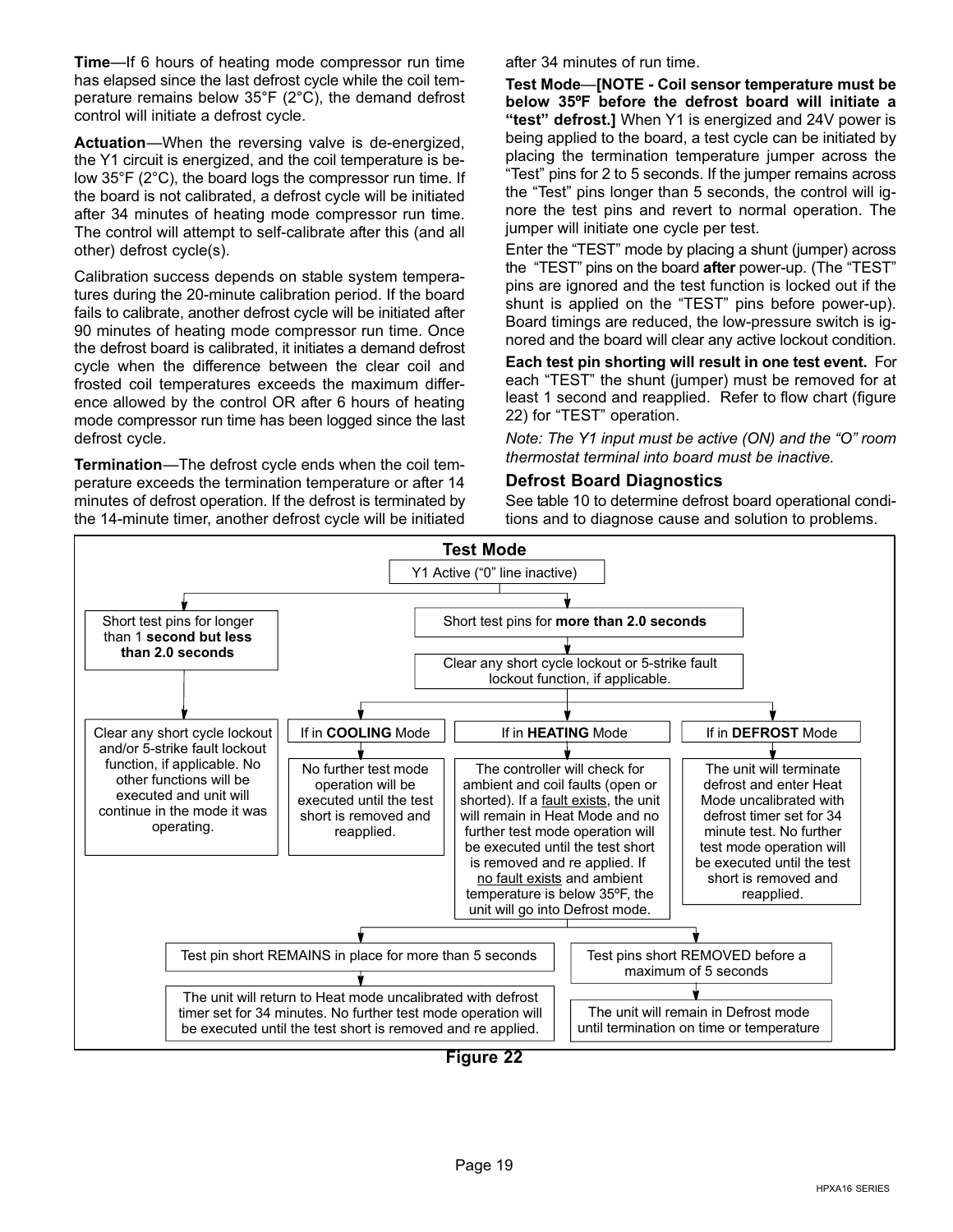### Table 10

<span id="page-19-0"></span>

| <b>Defrost Control Board Diagnostic LEDs</b>                                                          |                                                  |                                         |                                                                                                                                                                                                                                                                                                                                                                                     |                                                                                                                                                                                                                                                                                                                                                                  |  |  |  |  |
|-------------------------------------------------------------------------------------------------------|--------------------------------------------------|-----------------------------------------|-------------------------------------------------------------------------------------------------------------------------------------------------------------------------------------------------------------------------------------------------------------------------------------------------------------------------------------------------------------------------------------|------------------------------------------------------------------------------------------------------------------------------------------------------------------------------------------------------------------------------------------------------------------------------------------------------------------------------------------------------------------|--|--|--|--|
| DS <sub>2</sub><br>Green                                                                              | DS <sub>1</sub><br><b>Red</b>                    | <b>Condition/Code</b>                   | <b>Possible Cause(s)</b>                                                                                                                                                                                                                                                                                                                                                            | <b>Solution</b>                                                                                                                                                                                                                                                                                                                                                  |  |  |  |  |
| <b>OFF</b>                                                                                            | <b>OFF</b>                                       | Power problem                           | No power (24V) to board termi-<br>nals R & C or board failure.                                                                                                                                                                                                                                                                                                                      | <sup>1</sup> Check control transformer power (24V).<br><sup>2</sup> If power is available to board and LED(s) do<br>not light, replace board.                                                                                                                                                                                                                    |  |  |  |  |
| Simultaneous<br><b>SLOW Flash</b>                                                                     |                                                  | Normal operation                        | Unit operating normally or in<br>standby mode.                                                                                                                                                                                                                                                                                                                                      | None required.                                                                                                                                                                                                                                                                                                                                                   |  |  |  |  |
| Alternating<br><b>SLOW Flash</b>                                                                      |                                                  | 5-minute anti-short cycle<br>delay      | Initial power up, safety trip, end of<br>room thermostat demand.                                                                                                                                                                                                                                                                                                                    | None required (Jumper TEST pins to override)                                                                                                                                                                                                                                                                                                                     |  |  |  |  |
| Simultaneous<br><b>FAST Flash</b>                                                                     |                                                  | <b>Ambient Sensor Problem</b>           | Sensor being detected open or shorted or out of temperature range. Board will re-<br>vert to time/temperature defrost operation. (System will still heat or cool).                                                                                                                                                                                                                  |                                                                                                                                                                                                                                                                                                                                                                  |  |  |  |  |
| Alternating<br><b>FAST Flash</b>                                                                      |                                                  | Coil Sensor Problem                     | Sensor being detected open or shorted or out of temperature range. Board will not<br>perform demand or time/temperature defrost operation. (System will still heat or<br>cool).                                                                                                                                                                                                     |                                                                                                                                                                                                                                                                                                                                                                  |  |  |  |  |
| ON                                                                                                    | ON                                               | <b>Circuit Board Failure</b>            | Indicates that board has internal component failure. Cycle 24 volt power to board. If<br>code does not clear, replace board.                                                                                                                                                                                                                                                        |                                                                                                                                                                                                                                                                                                                                                                  |  |  |  |  |
| FAULT & LOCKOUT CODES (Each fault adds 1 strike to that code's counter; 5 strikes per code = LOCKOUT) |                                                  |                                         |                                                                                                                                                                                                                                                                                                                                                                                     |                                                                                                                                                                                                                                                                                                                                                                  |  |  |  |  |
| <b>OFF</b>                                                                                            | <b>SLOW</b><br>Flash                             | Low Pressure Fault                      | <sup>1</sup> Restricted air flow over indoor or<br>outdoor coil.<br><sup>2</sup> Improper refrigerant charge in                                                                                                                                                                                                                                                                     | Remove any blockages or restrictions from<br>coils and/or fans. Check indoor and outdoor<br>fan motor for proper current draws.                                                                                                                                                                                                                                  |  |  |  |  |
| <b>OFF</b>                                                                                            | ON                                               | Low Pressure LOCKOUT                    | system.<br><sup>3</sup> Improper metering device<br>installed or incorrect operation                                                                                                                                                                                                                                                                                                | <sup>2</sup> Check system charge using approach & sub-<br>cooling temperatures.<br><sup>3</sup> Check system operating pressures and<br>compare to unit charging charts.<br><sup>4</sup> Make sure all pressure switches and sensors<br>have secure connections to system to prevent<br>refrigerant leaks or errors in pressure and<br>temperature measurements. |  |  |  |  |
| <b>SLOW</b><br>Flash                                                                                  | <b>OFF</b>                                       | <b>High Pressure Fault</b>              | of metering device.<br>4 Incorrect or improper sensor<br>location or connection to sys-                                                                                                                                                                                                                                                                                             |                                                                                                                                                                                                                                                                                                                                                                  |  |  |  |  |
| <b>ON</b>                                                                                             | <b>OFF</b>                                       | High Pressure LOCKOUT                   | tem.                                                                                                                                                                                                                                                                                                                                                                                |                                                                                                                                                                                                                                                                                                                                                                  |  |  |  |  |
| <b>SLOW</b><br>Flash                                                                                  | ON                                               | Discharge Line Tempera-<br>ture Fault   | This code detects shorted sensor or high discharge temperatures. If the discharge<br>line temperature exceeds a temperature of 300°F (148°C) during compressor op-<br>eration, the board will de-energize the compressor contactor output (and the defrost<br>output if active). The compressor will remain off until the discharge temperature has<br>dropped below 225°F (107°C). |                                                                                                                                                                                                                                                                                                                                                                  |  |  |  |  |
| <b>FAST</b><br>Flash                                                                                  | ON                                               | Discharge Line Tempera-<br>ture LOCKOUT |                                                                                                                                                                                                                                                                                                                                                                                     |                                                                                                                                                                                                                                                                                                                                                                  |  |  |  |  |
| <b>OFF</b>                                                                                            | Fast<br>Flash                                    | Discharge Sensor Fault                  | The board detects open sensor or out of temperature sensor range. This fault is<br>detected by allowing the unit to run for 90 seconds before checking sensor resist-                                                                                                                                                                                                               |                                                                                                                                                                                                                                                                                                                                                                  |  |  |  |  |
| Fast<br>Flash                                                                                         | <b>OFF</b><br>Discharge Sensor<br><b>LOCKOUT</b> |                                         | ance. If the sensor resistance is not within range after 90 seconds, the board will<br>count one fault. After 5 faults, the board will lockout.                                                                                                                                                                                                                                     |                                                                                                                                                                                                                                                                                                                                                                  |  |  |  |  |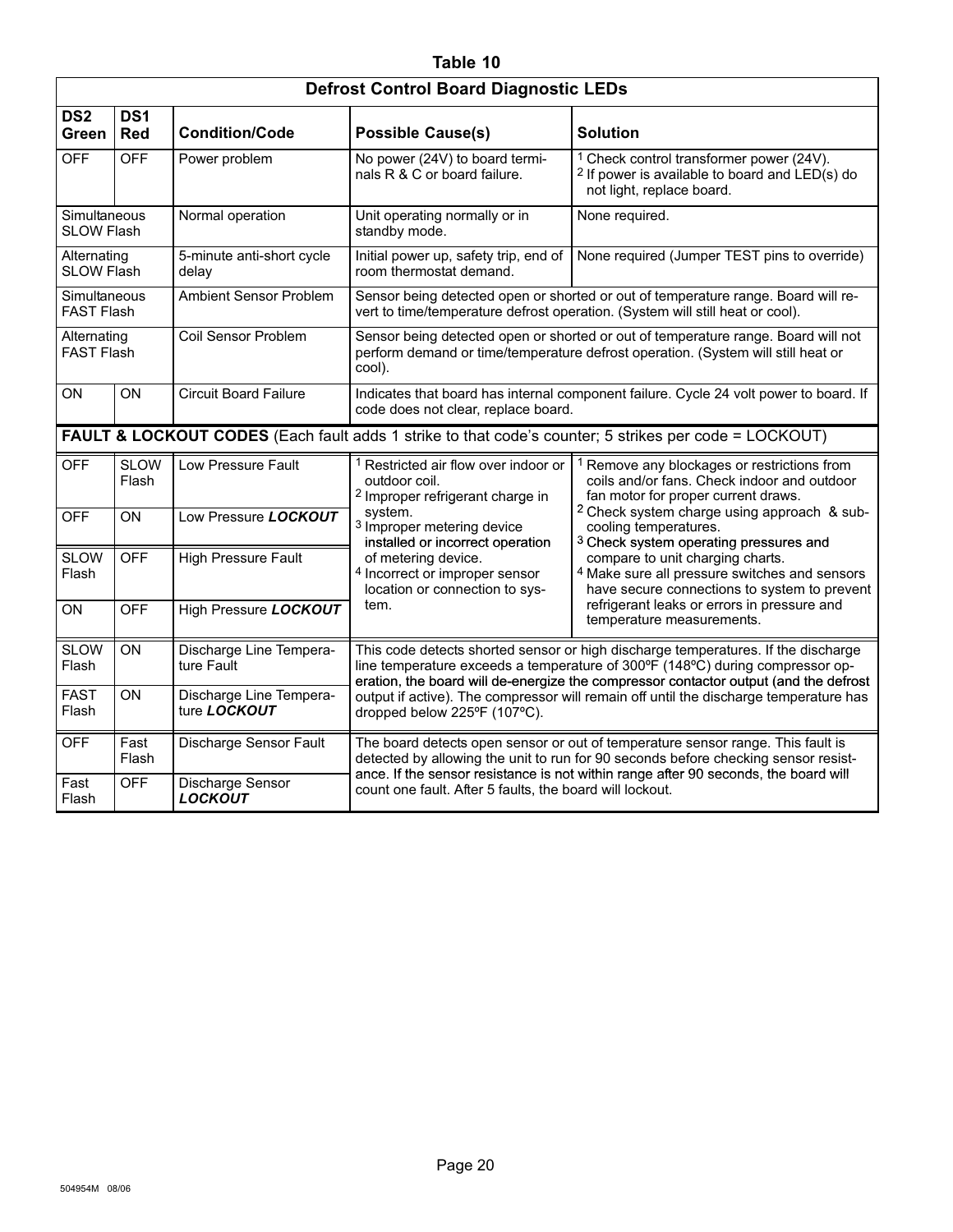### WARNING

<span id="page-20-0"></span>

Electric shock hazard. Can cause injury or death. Before attempting to perform any service or maintenance, turn the electrical power to unit OFF at disconnect switch(es). Unit may have multiple power supplies.

Before the start of each heating and cooling season, the following service checks should be performed by a qualified service technician. First, turn off electrical power to the unit prior to performing unit maintenance.

 Inspect and clean the outdoor and indoor coils. The outdoor coil may be flushed with a water hose.

NOTE − It may be necessary to flush the outdoor coil more frequently if it is exposed to substances which are corrosive or which block airflow across the coil (e.g., pet urine, cottonwood seeds, etc.)

- Visually inspect the refrigerant lines and coils for leaks.
- Check wiring for loose connections.
- Check voltage at the indoor and outdoor units (with units operating).
- Check the amperage draw at the outdoor fan motor, compressor, and indoor blower motor. Values should be compared with those given on unit nameplate.
- Check, clean (or replace) indoor unit filters.
- Check the refrigerant charge and gauge the system pressures.
- Check the condensate drain line for free and unobstructed flow; clean, if necessary.
- Adjust blower speed for cooling. Measure the pressure drop over the coil to determine the correct blower CFM. Refer to the unit information service manual for pressure drop tables and procedure.
- Check drive belt for wear and proper tension.

NOTE − If owner reports insufficient cooling, the unit should be gauged and refrigerant charge checked. Refer to section on refrigerant charging in this instruction.

### Optional Accessories

Refer to the Engineering Handbook for optional accessories that may apply to this unit. The following may or may not apply:

- Loss of charge kit
- High pressure switch kit
- Compressor monitor
- Compressor crankcase heater
- Hail guards
- Mounting bases
- Timed-off control
- Stand−off Kit
- Sound cover
- Low ambient kit
- Monitor kit
- Dave Lennox SignatureStat<sup>™</sup> Room Thermostat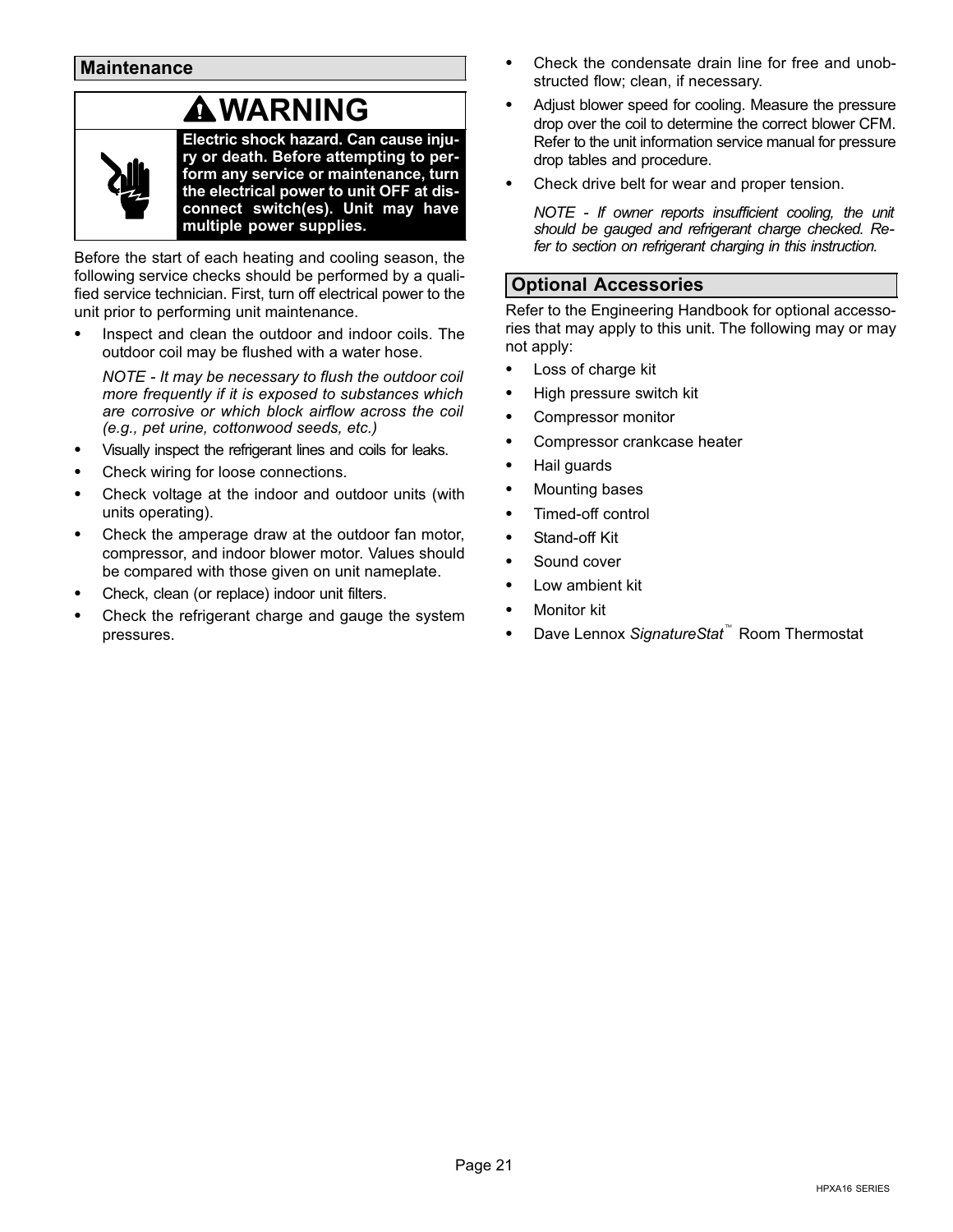<span id="page-21-0"></span>

| <b>Start-Up and Performance Check List</b>                                                                 |                |  |                                    |                                                |  |  |  |  |
|------------------------------------------------------------------------------------------------------------|----------------|--|------------------------------------|------------------------------------------------|--|--|--|--|
|                                                                                                            | Job no. $\_\_$ |  |                                    |                                                |  |  |  |  |
|                                                                                                            |                |  |                                    |                                                |  |  |  |  |
|                                                                                                            |                |  |                                    |                                                |  |  |  |  |
| Unit Model No. _____________Serial No. _________________________________Service Technician _______________ |                |  |                                    |                                                |  |  |  |  |
|                                                                                                            |                |  |                                    |                                                |  |  |  |  |
| Rated Load Ampacity ______________Compressor Amperage: 1st Stage _____________2nd Stage: ___________       |                |  |                                    |                                                |  |  |  |  |
| Maximum Fuse or Circuit Breaker                                                                            |                |  |                                    |                                                |  |  |  |  |
| Electrical Connections Tight? □ Indoor Filter clean? □ Supply Voltage (Unit Off) ___________               |                |  |                                    |                                                |  |  |  |  |
| Indoor Blower RPM S.P. Drop Over Indoor (Dry) Cutdoor Coil Entering Air Temp.                              |                |  |                                    |                                                |  |  |  |  |
| <b>COOLING (2ND STAGE)</b>                                                                                 |                |  |                                    |                                                |  |  |  |  |
| Liquid Line Pressure: Vapor Pressure: Vance Containers                                                     |                |  | <b>Refrigerant Charge Checked?</b> |                                                |  |  |  |  |
| <b>HEATING (2ND STAGE)</b>                                                                                 |                |  |                                    |                                                |  |  |  |  |
| Liquid Line Pressure: Vapor Pressure: Netwitter and Refrigerant Charge Checked?                            |                |  |                                    |                                                |  |  |  |  |
| Vapor Pressure; 1st Stage: 2nd Stage: 2010 Stage: 2020                                                     |                |  |                                    |                                                |  |  |  |  |
| <b>Refrigerant Lines:</b> - Leak Checked? □ Properly Insulated? □ Outdoor Fan Checked?                     |                |  |                                    |                                                |  |  |  |  |
| <b>Service Valves:</b> --- Fully Opened? □ Caps Tight? □                                                   |                |  | Voltage With Compressor Operating  |                                                |  |  |  |  |
| <b>SEQUENCE OF OPERATION</b>                                                                               |                |  | <b>THERMOSTAT</b>                  |                                                |  |  |  |  |
| Heating Correct? □ Cooling Correct?                                                                        |                |  |                                    | Calibrated? $\Box$ Properly Set? $\Box$ Level? |  |  |  |  |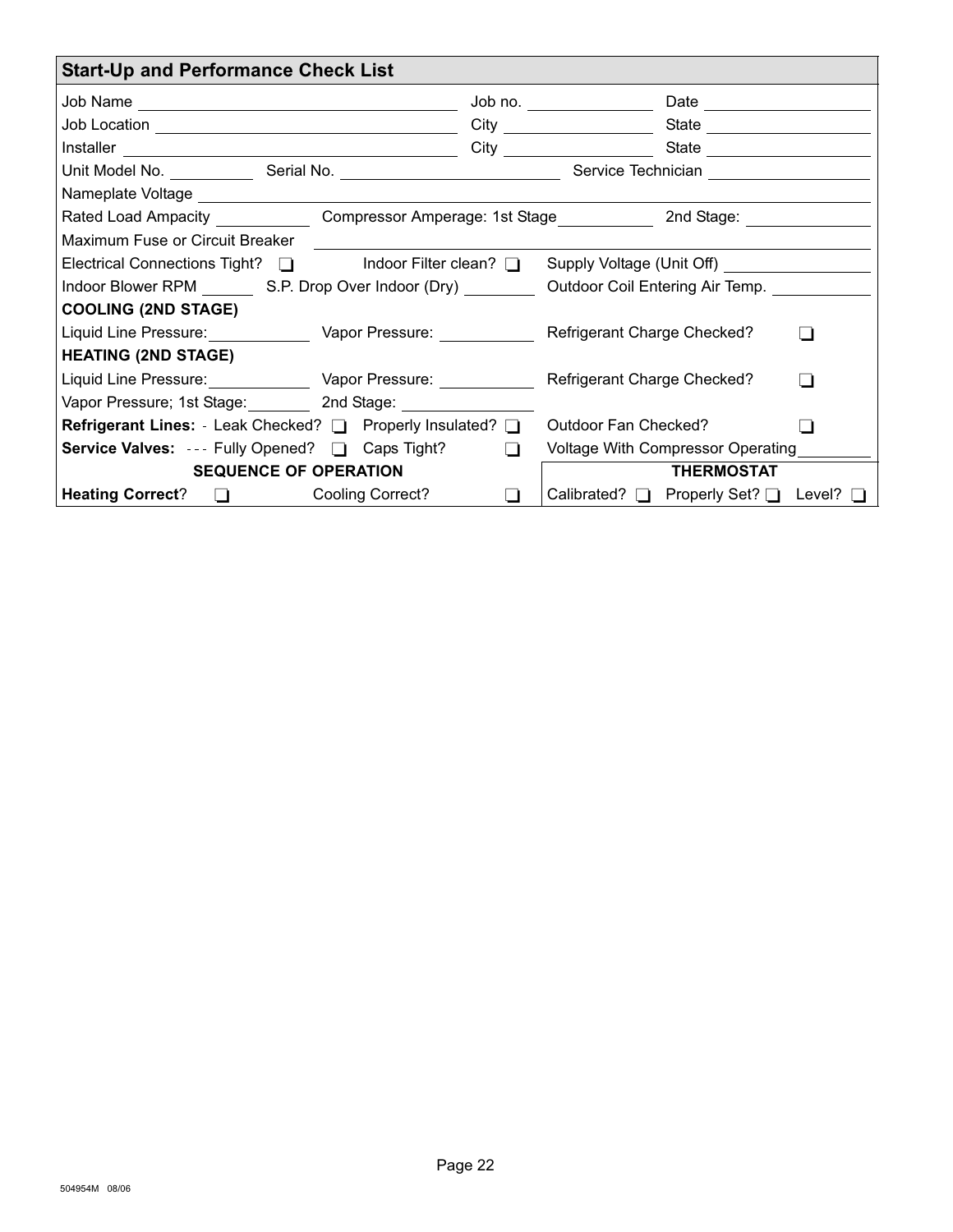<span id="page-22-0"></span>

### Homeowner Information − Maintenance

In order to ensure peak performance, your system must be properly maintained. Clogged filters and blocked airflow prevent your unit from operating at its most efficient level.

- 1. Ask your Lennox dealer to show you where your indoor unit's filter is located. It will be either at the indoor unit (installed internal or external to the cabinet) or behind a return air grille in the wall or ceiling. Check the filter monthly and clean or replace it as needed.
- 2. Disposable filters should be replaced with a filter of the same type and size.

NOTE − If you are unsure about the filter you need for your system, call your Lennox dealer for assistance.

### $\bf A$  IMPORTANT

Turn off electrical power to the unit at the disconnect switch before performing any maintenance. The unit may have multiple power supplies.

3. Many indoor units are equipped with reusable foam filters. These filters can be cleaned with a mild soap and water solution. Rinse the filter thoroughly and let it dry completely before it is returned to the unit or grille.

#### NOTE − The filter and all access panels must be in place any time the unit is in operation.

- 4. Some systems are equipped with an electronic air cleaner, designed to remove the majority of airborne particles from the air passing through the cleaner. If your system is so equipped, ask your dealer for maintenance instructions.
- 5. Inspect and clean indoor coil. The indoor evaporator coil is equipped with a drain pan to collect condensate formed as your system removes humidity from the inside air. Have your dealer show you the location of the drain line and how to check for obstructions. (This would also apply to an auxiliary drain, if installed.)

### IMPORTANT

Sprinklers and soaker hoses should not be installed where they could cause prolonged exposure to the outdoor unit by treated water. Prolonged exposure of the unit to treated water (i.e., sprinkler systems, soakers, waste water, etc) will corrode the surface of steel and aluminum parts and diminish performance and longevity of the unit.

#### Heat Pump Operation

Your new Lennox heat pump has several characteristics that you should be aware of:

- Heat pumps satisfy heating demand by delivering large amounts of warm air into the living space. This is quite different from gas- or oil-fired furnaces or an electric furnace which deliver lower volumes of considerably hotter air to heat the space.
- Do not be alarmed if you notice frost on the outdoor coil in the winter months. Frost develops on the outdoor coil during the heating cycle when temperatures are below 45°F (7°C). An electronic control activates a defrost cycle lasting 5 to 15 minutes at preset intervals to clear the outdoor coil of the frost.
- During the defrost cycle, you may notice steam rising from the outdoor unit. This is a normal occurrence. The thermostat may engage auxiliary heat during the defrost cycle to satisfy a heating demand; however, the unit will return to normal operation at the conclusion of the defrost cycle.

#### In case of extended power outage...

The heat pump is equipped with a compressor crankcase heater which protects the compressor from refrigerant -slugging" during cold weather operation.

If power to your unit has been interrupted for several hours or more, set the room thermostat selector to the "Emergency Heat" setting to obtain temporary heat without the risk of serious damage to the heat pump.

In Emergency Heat mode, all heating demand is satisfied by auxiliary heat; heat pump operation is locked out. After a six-hour compressor crankcase "warm-up" period, the thermostat can be switched to the "Heat" setting and normal heat pump operation may resume.